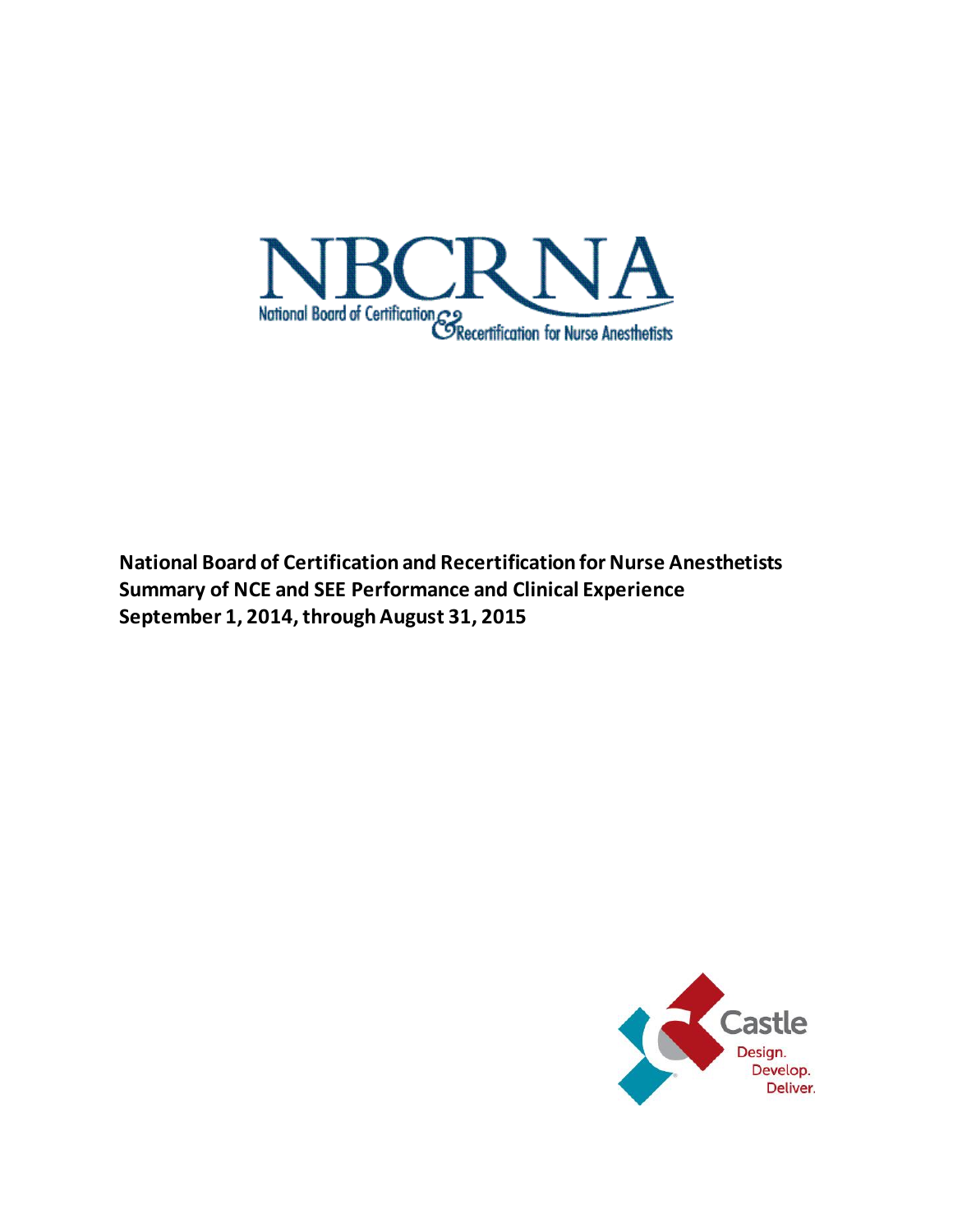# **Table of Contents**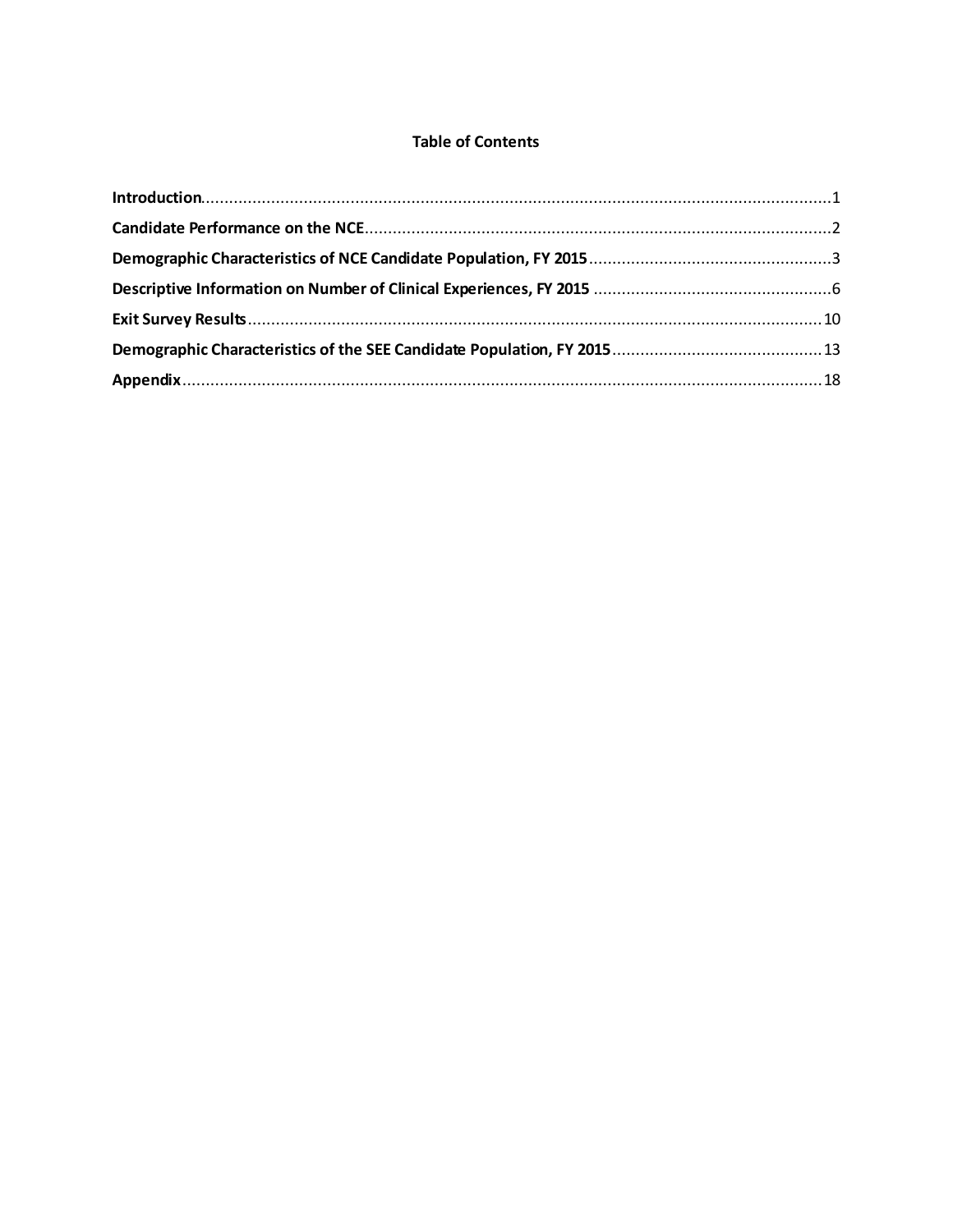### <span id="page-2-0"></span>**Introduction**

This report presents a summary of information on individualperformance on the National Certification Examination (NCE) and the Self-Evaluation Examination (SEE) over the time frame of NBCRNA's fiscal year 2015 (FY 2015), September 1, 2014, through August 31, 2015.

Performance on the NCE is summarized first, with pass/fail outcomes presented according to several demographic variables: gender, age, clinical background, and type of graduate degree. Trend data summarizing pass rates over the past 5 years are also provided in the last column of each table for each demographic as well. Readers will note that there was no change to the NCE passing standard in FY 2015; the last time the passing standard was raised was January 1, 2014.

NCE pass rate summaries are followed by an analysis of candidates' responses on a satisfaction survey administered at the end of the NCE . The survey requested information pertaining to candidates' satisfaction with their registration and test experience.

Next, descriptive statistics (e.g., mean, standard deviation) are provided for the number of cases performed in various clinical areas by students of nurse anesthesia educational programswho graduated in FY 2015.

Finally, information about scaled scores for the SEE is presented in the last part of the report, summarizing performance by gender, age, clinical background, type of graduate degree, and year in program. Trend data summarizing the past 5 years in each demographic sub-group are also provided in the final column of each table.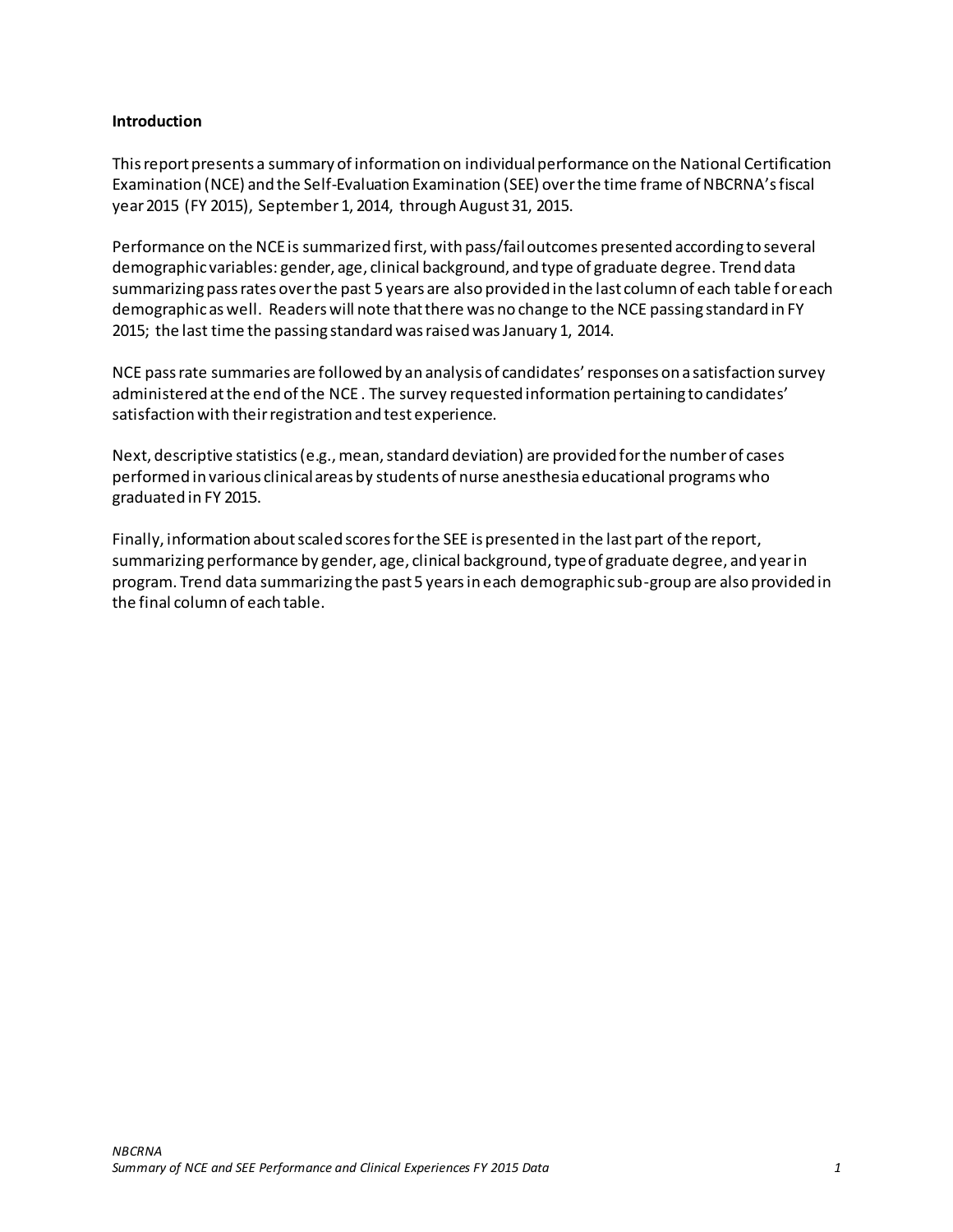## <span id="page-3-0"></span>**Candidate Performance on the NCE**

The information in Table 1 addresses the performance of candidates on the NCE during the fiscal year reporting period. Pass rates appear separately forfirst-time and repeat candidates, based on the passing standard that took effect on January 1, 2014. The pass rate for the 2,435 first-time candidates is 85.0%. The pass rate is lower for repeat examinees.

This is comparable to the cumulative first-time pass rate, 87.9%, over the last 5 fiscal years (FY 2010 – FY 2015, or September 1, 2009 – August 31, 2015,  $N = 12,247$ , shown in the final column of Table 1. Firsttime examinee pass rates, by year, since 2007 for the NCE, can be found in Table A1 in the Appendix of this report. The first-time NCE pass rate was slightly higher before January 1, 2014, when the passing standard was raised.

| <b>First-Time Candidates</b> |              | <b>Frequency</b> | Percent | 5-year Trend % |
|------------------------------|--------------|------------------|---------|----------------|
|                              | Pass         | 2,070            | 85.0%   | 87.9%          |
|                              | Fail         | 365              | 15.0%   | 12.1%          |
|                              | <b>Total</b> | 2,435            | 100.0%  | 100.0%         |
| <b>Repeat Candidates</b>     |              | <b>Frequency</b> | Percent | 5-year Trend % |
|                              | Pass         | 358              | 65.1%   | 63.0%          |
|                              | Fail         | 192              | 34.9%   | 37.0%          |
|                              | <b>Total</b> | 550              | 100.0%  | 100.0%         |

## **Table 1. Pass/Fail Summary for NCE Candidates, FY 2015**

Also, NCE total scores and domain-level information for first-time candidates can be found in Table A2 of the Appendix.

Table 2 (next page) shows the distribution of test length and pass/fail status. Only first-time candidates are included in Table 2. Of the candidates who passed, the majority (62.0%) were administered 70 items (not including the 30 unscored pretest items). Only 3.5% of NCE candidatesfailed the test in 70 items. Approximately 22.7% of the candidatestook the maximum test length of 140 items.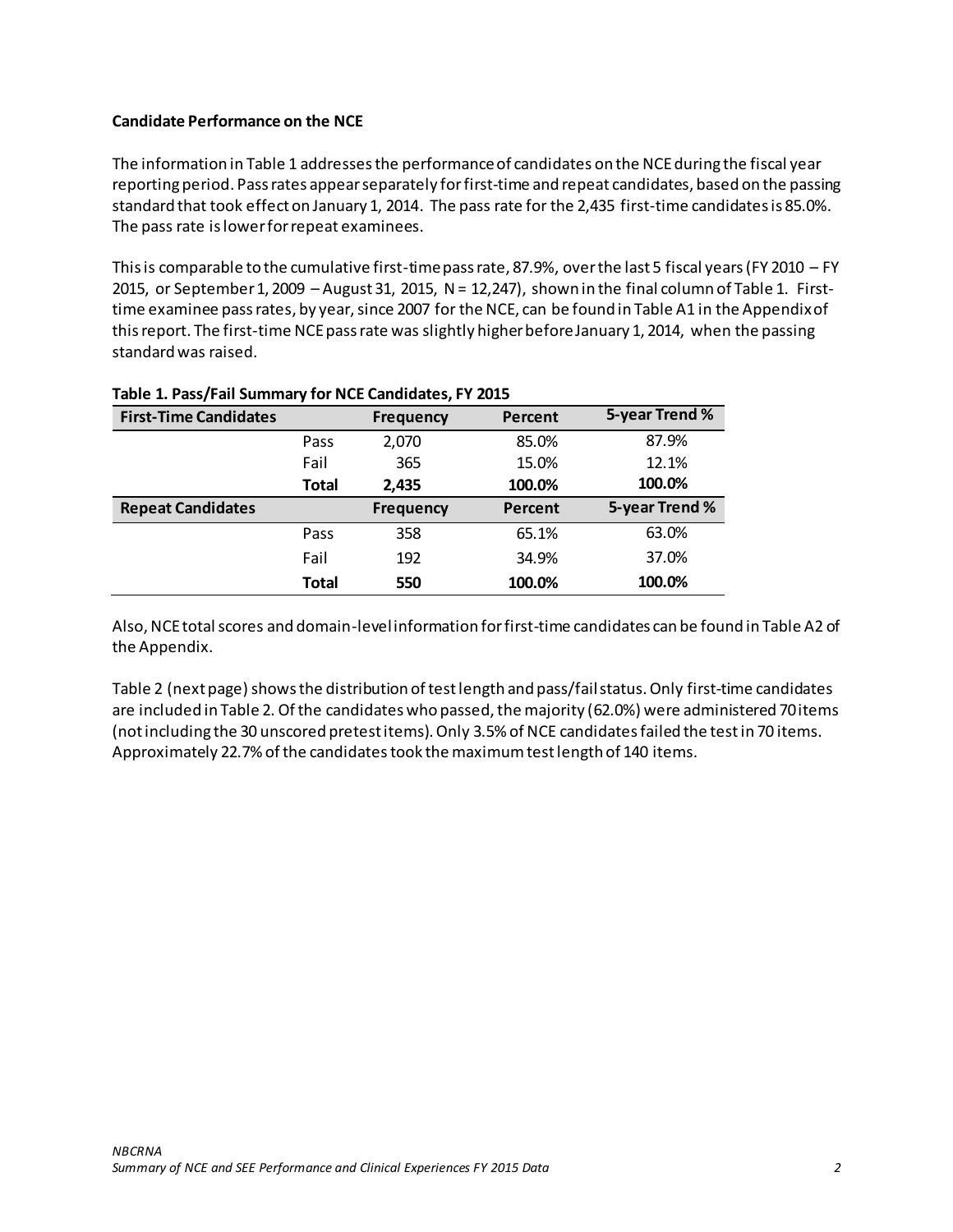|                         | <b>Frequency</b> | Percent | 5-year Trend % |
|-------------------------|------------------|---------|----------------|
| Pass in 70 items        | 1,282            | 52.6%   | 57.1%          |
| Pass in 71 to 139 items | 425              | 17.5%   | 12.4%          |
| Pass in 140 items       | 363              | 14.9%   | 14.5%          |
| Fail in 70 items        | 85               | 3.5%    | 4.6%           |
| Fail in 71 to 139 items | 90               | 3.7%    | 7.2%           |
| Fail in 140 items       | 190              | 7.8%    | 4.2%           |
| <b>Total</b>            | 2,435            | 100.0%  | 100.0%         |

## **Table 2. Pass/Fail Summary by Test Length for First-Time NCE Candidates, FY 2015**

# <span id="page-4-0"></span>**Demographic Characteristics of NCE Candidate Population, FY 2015**

The next several tables present pass rates on the NCE grouped by gender, age, clinical background, and degree earned. Only first-time candidates are included in these tables. Table 3 indicatesthat 60.4% of the NCE candidates were female and 39.6% were male. The pass rates between males and females were very similar, and this observation is consistent with the 5-year trend (final column of Table 3).

|              |       | <b>Pass</b> | Fail |         |       | <b>Total</b> | 5-year<br><b>Trend</b> |
|--------------|-------|-------------|------|---------|-------|--------------|------------------------|
| Gender       | N     | Percent     | N    | Percent | N     | Percent      | Pass %                 |
| Female       | 1,251 | 84.2%       | 234  | 15.8%   | 1,485 | 100.0%       | 87.3%                  |
| Male         | 819   | 86.2%       | 131  | 13.8%   | 950   | 100.0%       | 89.0%                  |
| <b>Total</b> | 2070  | 85.0%       | 365  | 15.0%   | 2435  | 100.0%       | 87.9%                  |

**Table 3. Gender of NCE Candidates, FY 2015**

Table 4 presents the pass rate by age group. The pass rate decreased as examinee age increased, both for the FY 2015 sample and the 5-year trend analysis. Generally speaking, younger students tend to perform better on the NCE. The average age of the FY 2015 first-time NCE candidates was 32.4 years.

# **Table 4. Age of NCE Candidates, FY 2015**

|              |       | Pass    | Fail |         | <b>Total</b> |         | 5-year Trend |
|--------------|-------|---------|------|---------|--------------|---------|--------------|
| Age          | N     | Percent | N    | Percent | N            | Percent | Pass %       |
| Under 30     | 777   | 90.7%   | 80   | 9.3%    | 857          | 100.0%  | 93.0%        |
| $30 - 35$    | 886   | 85.2%   | 154  | 14.8%   | 1,040        | 100.0%  | 87.9%        |
| $36 - 39$    | 215   | 79.3%   | 56   | 20.7%   | 271          | 100.0%  | 83.6%        |
| 40 or more   | 192   | 71.9%   | 75   | 28.1%   | 267          | 100.0%  | 77.8%        |
| <b>Total</b> | 2,070 | 85.0%   | 365  | 15.0%   | 2435         | 100.0%  | 87.9%        |

Table 5 displays pass rates for candidates' clinicalbackground. About one-fourth of the candidates reported their clinical background as ICU/CCU (26.5%). Pass rate comparisons between different clinical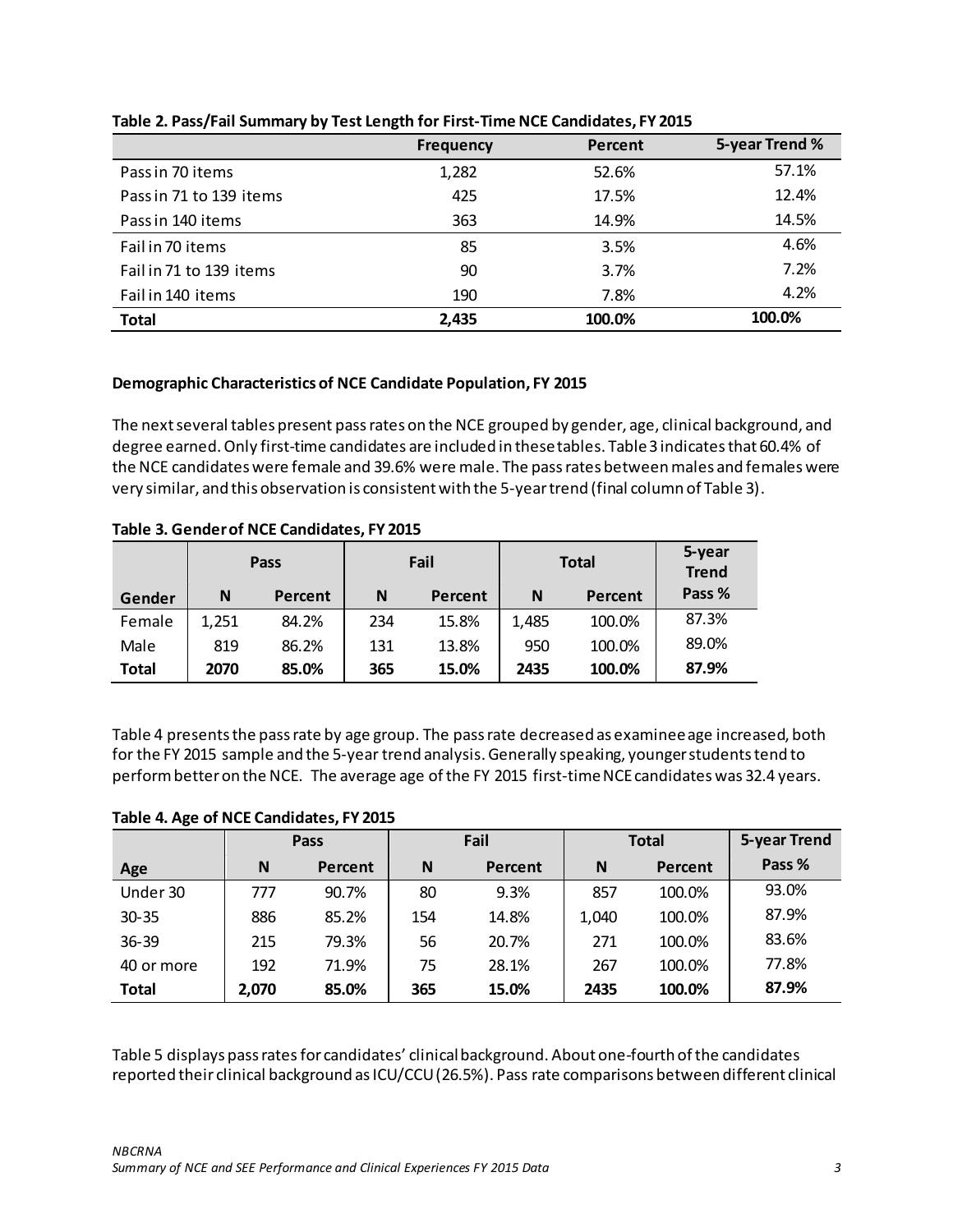settings (Table 5) should be made with caution because some subgroupsfor the FY 2015 data feature small sample sizes.

When comparing pass rates across clinical background subgroups, readers are advised to refer to the 5 year trend column of Table 5. The pass rates in this column are more reliable for comparisons because they are based on a much larger sample. For instance, over the past 5 years, first-time NCE examinees coming out of PICU, NEURO ICU, and SICU clinical backgrounds appear to exhibit the highest rates of success on the NCE, respectively.

| <b>Clinical</b>   | Pass  |         |              | Fail<br><b>Total</b> |       |         | 5-year Trend |
|-------------------|-------|---------|--------------|----------------------|-------|---------|--------------|
| <b>Background</b> | N     | Percent | $\mathsf{N}$ | Percent              | N     | Percent | Pass %       |
| CCU               | 238   | 82.9%   | 49           | 17.1%                | 287   | 100.0%  | 87.6%        |
| ER                | 72    | 81.8%   | 16           | 18.2%                | 88    | 100.0%  | 83.3%        |
| ICU/CCU           | 538   | 84.3%   | 100          | 15.7%                | 638   | 100.0%  | 87.8%        |
| <b>MICU</b>       | 220   | 89.1%   | 27           | 10.9%                | 247   | 100.0%  | 88.6%        |
| <b>NEURO ICU</b>  | 38    | 90.5%   | 4            | 9.5%                 | 42    | 100.0%  | 90.8%        |
| <b>NICU</b>       | 57    | 82.6%   | 12           | 17.4%                | 69    | 100.0%  | 83.6%        |
| OR                | 20    | 74.1%   | 7            | 25.9%                | 27    | 100.0%  | 83.4%        |
| <b>PACU</b>       | 24    | 82.8%   | 5            | 17.2%                | 29    | 100.0%  | 84.6%        |
| <b>PICU</b>       | 61    | 88.4%   | 8            | 11.6%                | 69    | 100.0%  | 92.4%        |
| SICU              | 415   | 84.0%   | 79           | 16.0%                | 494   | 100.0%  | 89.3%        |
| Trauma ICU        | 185   | 87.3%   | 27           | 12.7%                | 212   | 100.0%  | 86.7%        |
| Other             | 202   | 86.7%   | 31           | 13.3%                | 233   | 100.0%  | 86.8%        |
| Total             | 2,070 | 85.0%   | 365          | 15.0%                | 2,435 | 100.0%  | 87.9%        |

Table 6 displays pass rates by degree attained. Just over half (50.6%) of the FY 2015 passing first-time NCE examinees attained the MSN degree. Pass rate comparisons between different degrees(Table 6) should be made with caution because some demographic subgroups feature small sample sizes.

When comparing pass rates across clinical background subgroups, readers are advised to refer to the 5 year trend column of Table 6. For instance, over the past 5 years, first-time NCE examinees coming out of MSN programs appear to exhibit the highest rates of success on the NCE.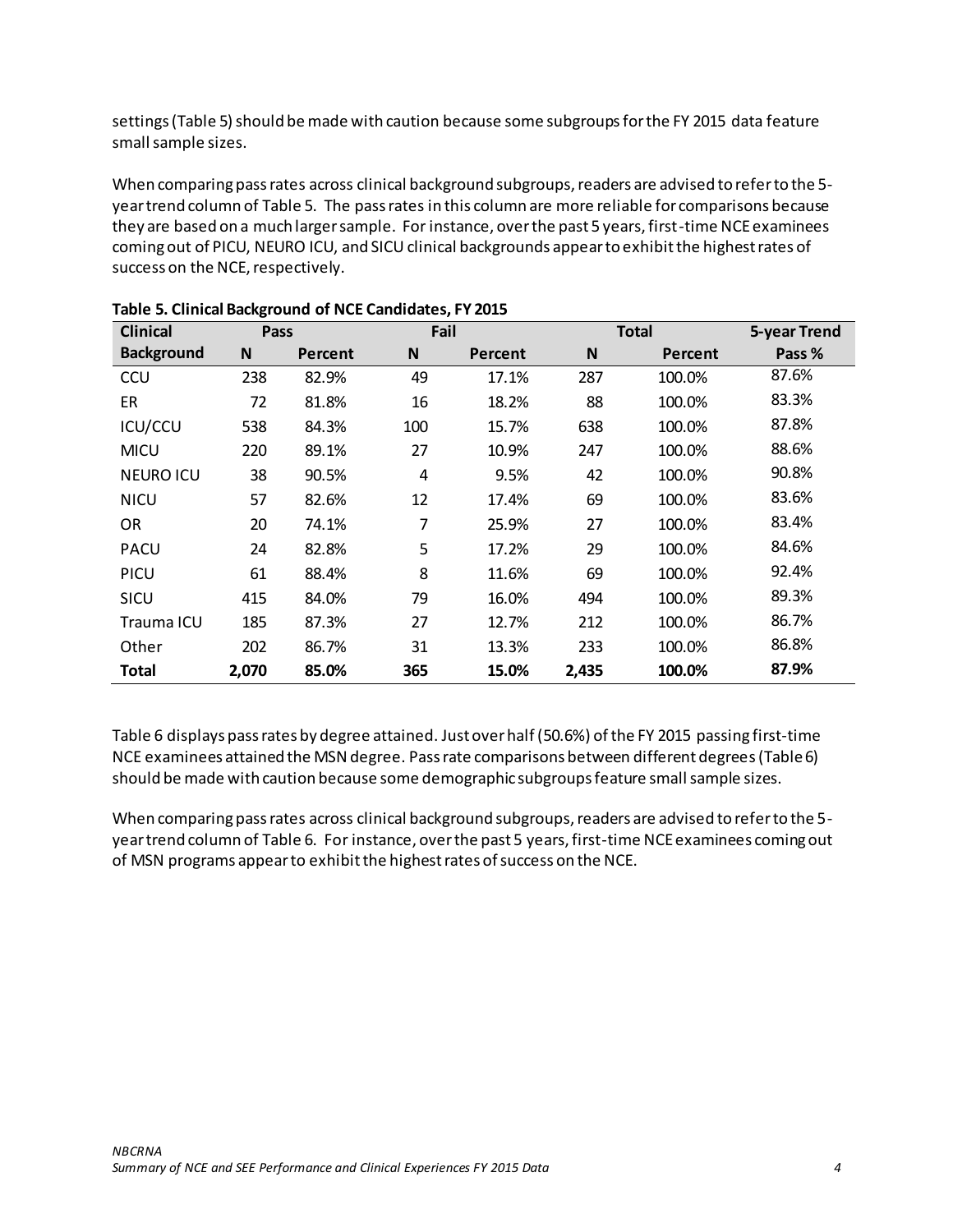| <b>Degree Upon</b>              | Pass  |         |     | Fail    |       | <b>Total</b> | 5-year Trend |
|---------------------------------|-------|---------|-----|---------|-------|--------------|--------------|
| <b>Completion</b>               | N     | Percent | N   | Percent | N     | Percent      | Pass %       |
| <b>MS Nursing Major</b>         | 1,048 | 85.2%   | 182 | 14.8%   | 1,230 | 100.0%       | 88.6%        |
| MS Nurse Anesthesia             | 602   | 83.8%   | 116 | 16.2%   | 718   | 100.0%       | 87.9%        |
| <b>Other Masters</b>            | 221   | 83.4%   | 44  | 16.6%   | 265   | 100.0%       | 86.0%        |
| <b>Post Masters Certificate</b> | 19    | 86.4%   | 3   | 13.6%   | 22    | 100.0%       | 86.2%        |
| <b>Doctoral Degree</b>          | 180   | 90.0%   | 20  | 10.0%   | 200   | 100.0%       | 83.7%        |
| <b>Total</b>                    | 2,070 | 85.0%   | 365 | 15.0%   | 2,435 | 100.0%       | 87.9%        |

**Table 6. Types of Graduate Degrees Reported by NCE Candidates, FY 2015**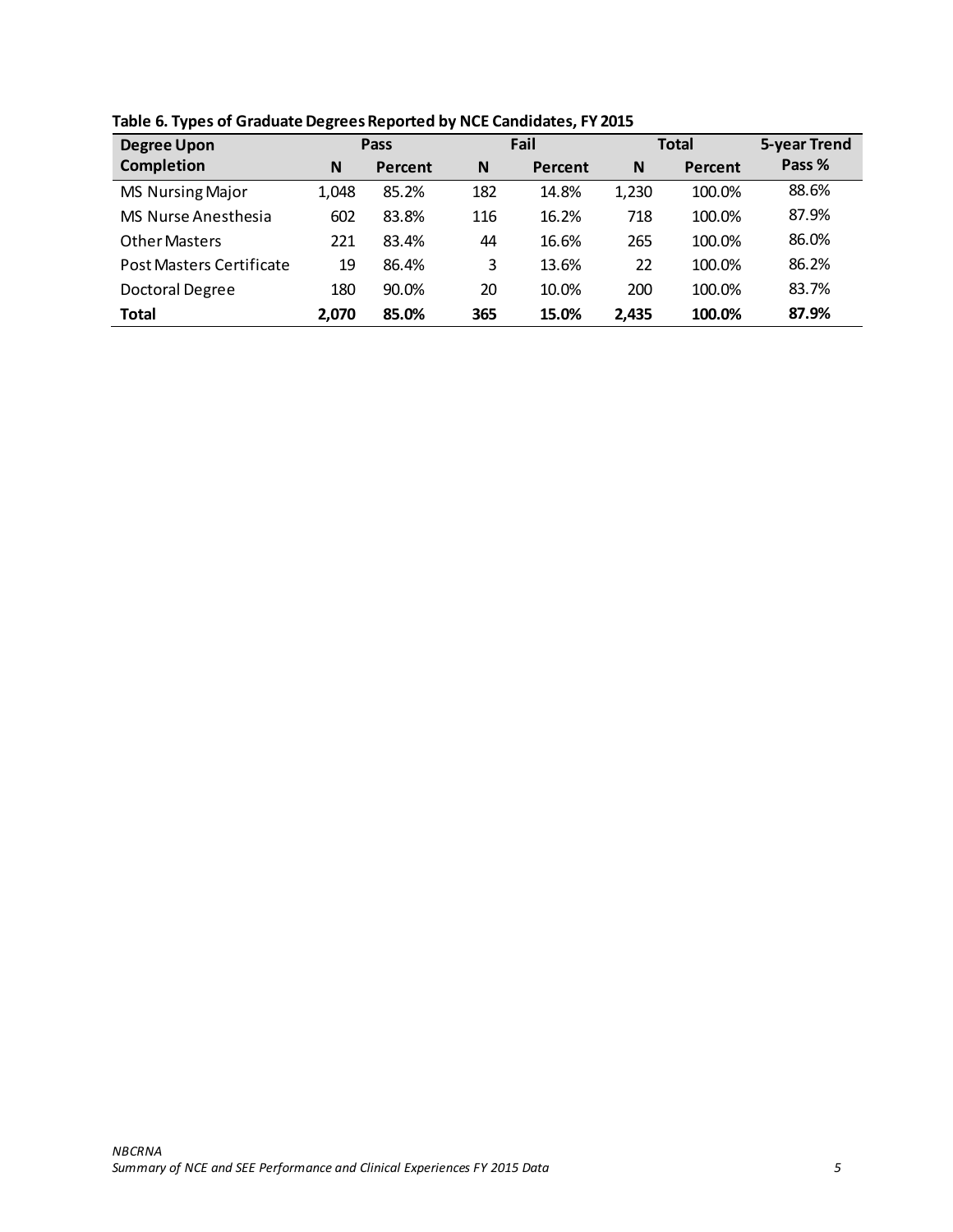## <span id="page-7-0"></span>**Descriptive Information on Number of Clinical Experiences, FY 2015**

The tables in this section report data collected about the number of anesthesia cases performed in clinical areas, as submitted by program directors to the NBCRNA for individuals completing nurse anesthesia programs in the reporting period. These data reflect records of clinical experiences submitted for individuals with a graduation date in the fiscal year reporting period, and not the sample of NCE candidates during this time frame. As a result, sample sizes presented in this section will not equal the numberof first-time NCE candidates as reported in Tables 1through 6. Tables 7 through 17 represent frequency distributions for each specific area.

The columns are the same in Tables 7 through 17, presenting the following information:

- The first column contains the clinical area in which cases were performed.
- The *N* column represents the number of recordssubmitted in the reporting period.
- The *Number of Cases Required* column indicates the minimum number of cases that must be completed by an applicant in order for the applicant to be deemed eligible to take the NCE. If a minimum number of cases is notrequired, a "0" is entered in this column. Please refer to the Appendix for a copy of the "Record of Clinical Experience," which documents the required number of cases in each clinical area.
- The *Mean* column indicates the average number of cases reported on the FY 2015 records.
- The *Standard Deviation* column describes the dispersion in the number of cases reported on the FY 2015 records.
- The *Median* column indicates the median number of cases (50th percentile) reported on the records in the reporting period. Half the records contained values higher than this number, and half contained a value below this number.
- The *Minimum* column indicates the smallest number of cases reported on the FY 2015 records.

|                                  | Number of |                       |         | <b>Standard</b>  |        |                |
|----------------------------------|-----------|-----------------------|---------|------------------|--------|----------------|
| Area                             | N         | <b>Cases Required</b> | Mean    | <b>Deviation</b> | Median | <b>Minimum</b> |
| <b>Total Number of Cases</b>     | 2.430     | 550                   | 865.4   | 162.2            | 838    | 551            |
| <b>Total Hours of Anesthesia</b> | 2.430     | 0                     | 1,703.5 | 379.1            | 1.646  | 605            |
| <b>Total Clinical Hours</b>      | 2,430     | 0                     | 2.619.6 | 501.9            | 2,583  |                |

## **Table 7. Sections I, II and III: Clinical Experience**

#### **Table 8. Section IV: Patient Physical Status**

|                     |       | Number of             |             |                  |               |                |
|---------------------|-------|-----------------------|-------------|------------------|---------------|----------------|
|                     |       | <b>Cases Required</b> |             | <b>Standard</b>  |               |                |
| Area                | N     | [Preferred]           | <b>Mean</b> | <b>Deviation</b> | <b>Median</b> | <b>Minimum</b> |
| Class <sub>1</sub>  | 2,430 | 0                     | 94.3        | 43.2             | 88            | 4              |
| Class <sub>II</sub> | 2,430 | 0                     | 389.9       | 103.3            | 375           | 111            |
| Class III & IV      | 2,430 | 100                   | 384.1       | 115.6            | 368.5         | 100            |
| Class <sub>V</sub>  | 2,430 | 5                     | 3.4         | 4.5              |               | 0              |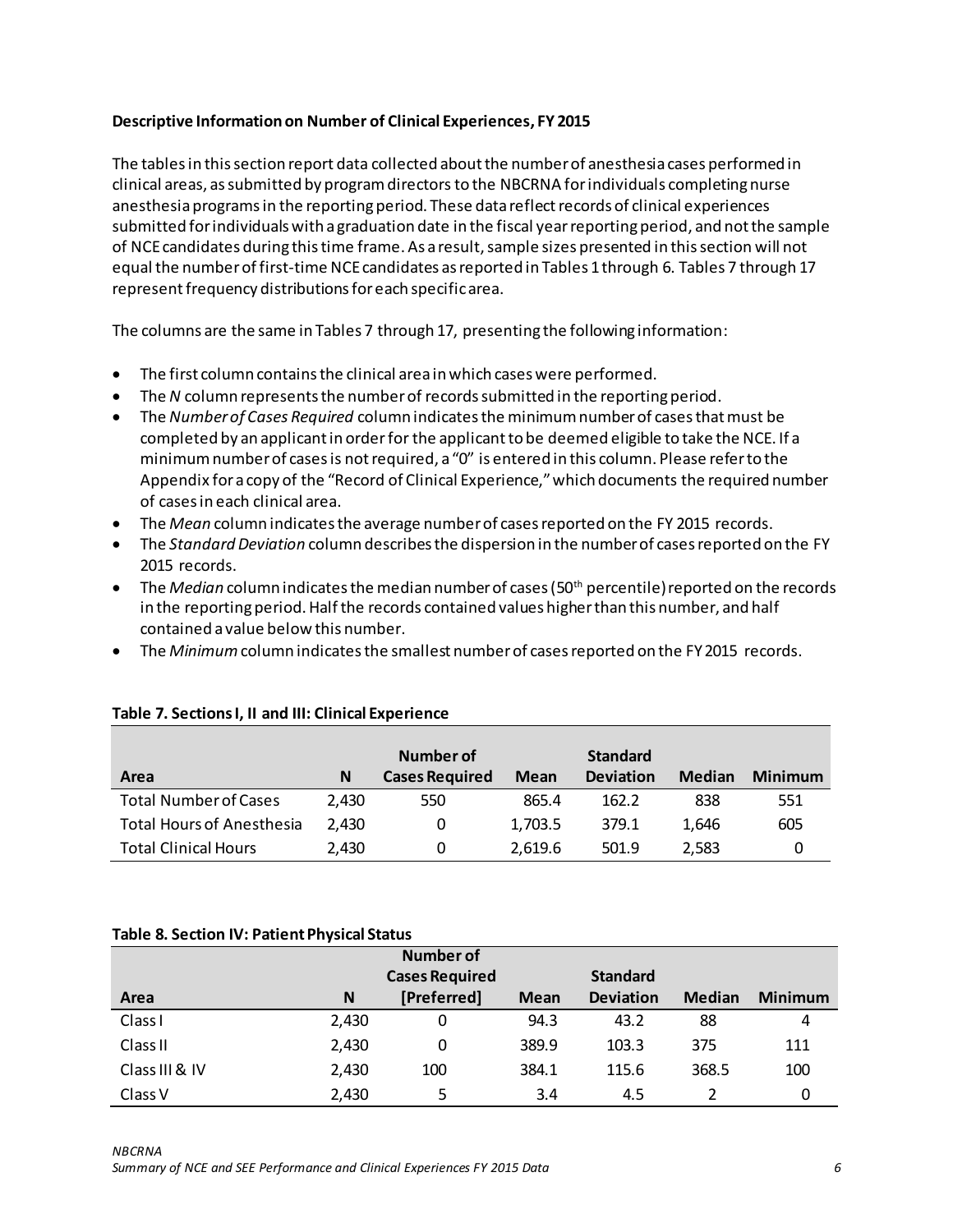# **Table 9. Section V: Special Cases**

|                          |       | <b>Number of Cases</b> |             | <b>Standard</b>  |               |                |
|--------------------------|-------|------------------------|-------------|------------------|---------------|----------------|
| Area                     | N     | <b>Required</b>        | <b>Mean</b> | <b>Deviation</b> | <b>Median</b> | <b>Minimum</b> |
| Geriatric, 65+ years     | 2,430 | 50                     | 226.4       | 79.9             | 215           | 62             |
| Pediatric, 2-12 years    | 2,430 | 25                     | 72.5        | 36.2             | 65            | 25             |
| Pediatric, under 2 years | 2,430 | 10                     | 23.6        | 12.8             | 21            | 10             |
| Neonatal, under 4 weeks  | 2,430 | 5                      | 1.9         | 2.5              | 1             | 0              |
| Trauma/Emergency         | 2,430 | 30                     | 59.6        | 26.1             | 53            | 30             |
| Ambulatory/Outpatient    | 2,430 | 100                    | 429.3       | 168.3            | 407.5         | 108            |
| <b>Obstetrical Mgmt.</b> | 2,430 | 30                     | 75.8        | 48.3             | 65            | 30             |

# **Table 10. Section VI: Position Categories**

|           |       | <b>Number of Cases</b> |      | <b>Standard</b>  |               |                |
|-----------|-------|------------------------|------|------------------|---------------|----------------|
| Area      | N     | Required               | Mean | <b>Deviation</b> | <b>Median</b> | <b>Minimum</b> |
| Prone     | 2,430 | 20                     | 55.4 | 26.3             | 50            | 20             |
| Lithotomy | 2,430 | 25                     | 88.0 | 30.9             | 84            | 27             |
| Lateral   | 2,430 | 5                      | 84.2 | 56.8             | 70            |                |
| Sitting   | 2,430 |                        | 26.8 | 22.6             | 20            | 5              |

# **Table 11. Section VII: Anatomical Categories**

|                                  |       | <b>Number of</b>      |             | <b>Standard</b>  |               |                |
|----------------------------------|-------|-----------------------|-------------|------------------|---------------|----------------|
| Area                             | N     | <b>Cases Required</b> | <b>Mean</b> | <b>Deviation</b> | <b>Median</b> | <b>Minimum</b> |
| Intra-abdominal                  | 2,430 | 75                    | 184.3       | 62.2             | 174           | 75             |
| Extrathoracic                    | 2,430 | 15                    | 34.2        | 14.8             | 31            | 15             |
| Extremities                      | 2,430 | 50                    | 173.6       | 63.5             | 163           | 50             |
| Perineal                         | 2,430 | 15                    | 97.1        | 46.3             | 87.5          | 15             |
| Head, Extracranial               | 2,430 | 15                    | 67.8        | 31.9             | 63            | 15             |
| Head, Intracranial               | 2,430 | 5                     | 14.6        | 10.0             | 12            | 5              |
| Head, Oropharyngeal              | 2,430 | 20                    | 86.6        | 51.8             | 75            | 20             |
| Intrathoracic                    | 2,430 | 15                    | 35.9        | 14.8             | 33            | 15             |
| Heart                            | 2,430 | 5                     | 18.9        | 10.4             | 17            | 5              |
| Heart, Intrathoracic with CPB    | 1,250 | 0                     | 8.7         | 8.7              | 8             | 0              |
| Heart, Intrathoracic without CPB | 1,250 | $\boldsymbol{0}$      | 1.7         | 3.4              | $\Omega$      | $\Omega$       |
| Lung                             | 2,430 | 5                     | 11.1        | 5.8              | 10            | 5              |
| Intrathoracic, Other             | 2,430 | $\boldsymbol{0}$      | 4.6         | 5.6              | 3             | 0              |
| <b>Neck</b>                      | 2,430 | 5                     | 23.0        | 10.1             | 21            | 5              |
| Neuroskeletal                    | 2,430 | 20                    | 46.8        | 24.3             | 41            | 20             |
| Vascular                         | 2,430 | 10                    | 36.7        | 17.5             | 34            | 10             |
| Other                            | 2,430 | $\boldsymbol{0}$      | 28.5        | 46.1             | 8             | 0              |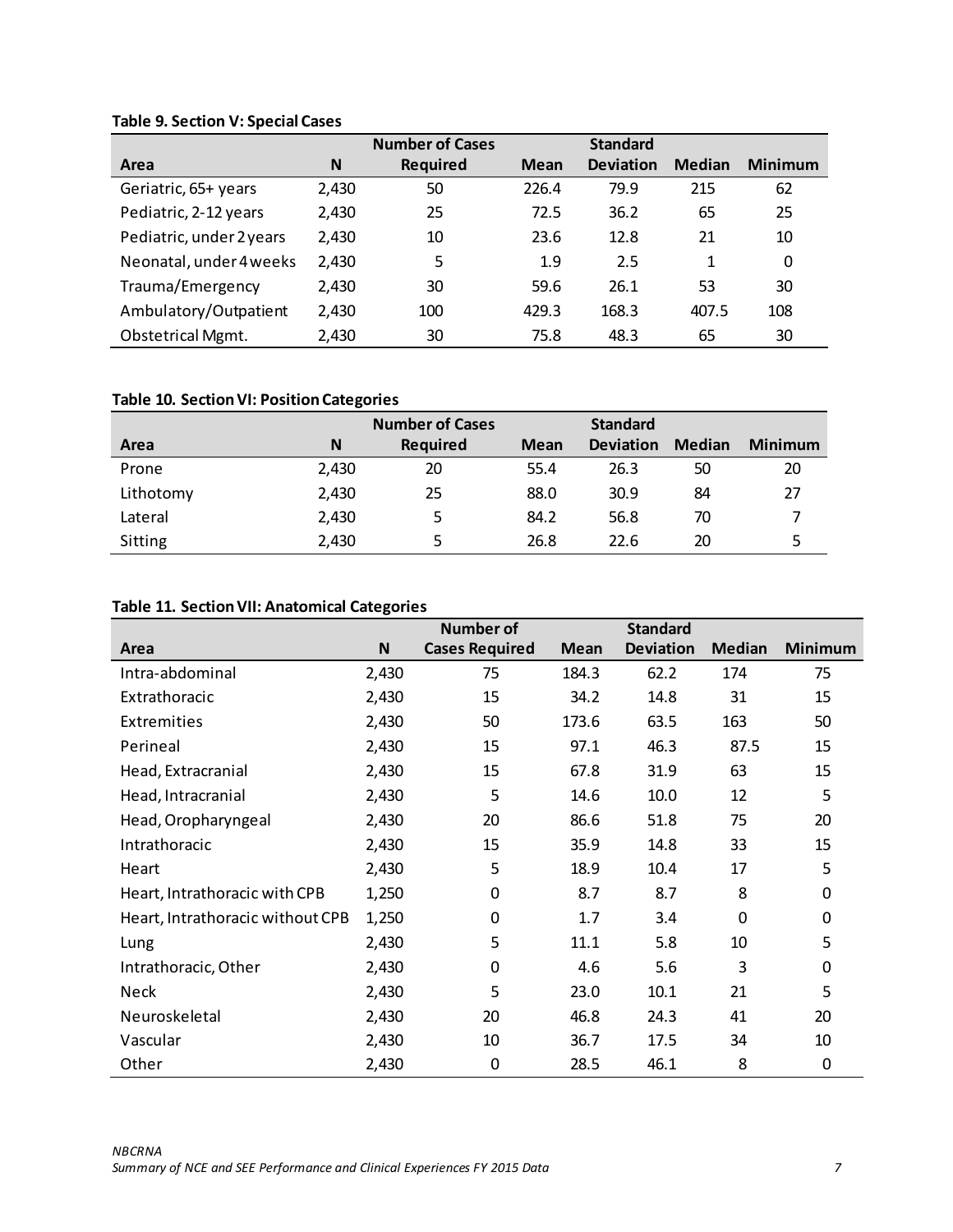# **Table 12. Section VIII: Pharmacological Agents**

|                                      |       | <b>Number</b>   |       |                  |               |                |
|--------------------------------------|-------|-----------------|-------|------------------|---------------|----------------|
|                                      |       | of Cases        |       | <b>Standard</b>  |               |                |
| Area                                 | N     | <b>Required</b> | Mean  | <b>Deviation</b> | <b>Median</b> | <b>Minimum</b> |
| Inhalation Agents                    | 2,430 | 200             | 594.5 | 130.3            | 577           | 210            |
| Intravenous Induction Agents         | 2,430 | 200             | 690.6 | 180.7            | 669           | 212            |
| Intravenous Agents, Muscle Relaxants | 2,430 | 200             | 454.4 | 117.6            | 435           | 202            |
| Intravenous Agents, Opioids          | 2,430 | 200             | 726.2 | 180.1            | 707           | 212            |

# **Table 13. Section IX: Methods of Anesthesia**

|                                         |       | <b>Number of</b> |             |                  |               |                |
|-----------------------------------------|-------|------------------|-------------|------------------|---------------|----------------|
|                                         |       | <b>Cases</b>     |             | <b>Standard</b>  |               |                |
| Area                                    | N     | <b>Required</b>  | <b>Mean</b> | <b>Deviation</b> | <b>Median</b> | <b>Minimum</b> |
| General Anesthesia                      | 2,430 | 350              | 608.5       | 130.3            | 590           | 350            |
| Intravenous Induction                   | 2,430 | 200              | 517.3       | 131.9            | 503.5         | 200            |
| Inhalation Induction                    | 2,430 | 10               | 87.7        | 46.9             | 79            | 10             |
| Mask Management                         | 2,430 | 25               | 59.6        | 64.1             | 42            | 25             |
| <b>LMA</b>                              | 2,430 | 25               | 110.9       | 50.6             | 104           | 25             |
| Tracheal Intubation/Oral                | 2,430 | 200              | 388.7       | 87.9             | 379           | 200            |
| Tracheal Intubation/Nasal               | 2,430 | 10               | 17.0        | 14.3             | 14            | 0              |
| Total Intravenous Anesthesia            | 2,430 | 10               | 49.8        | 51.0             | 33            | 10             |
| <b>Emergence from Anesthesia</b>        | 2,430 | 200              | 568.3       | 144.7            | 548           | 200            |
| Monitored Anesthesia Care               | 2,430 | 25               | 158.8       | 89.5             | 140           | 25             |
| Regional/Management                     | 2,430 | 30               | 111.4       | 59.3             | 101           | 30             |
| Administration                          | 2,430 | 25               | 104.0       | 57.6             | 90            | 25             |
| Spinal                                  | 2,430 | 50               | 40.6        | 25.1             | 36            | 1              |
| Epidural                                | 2,430 | 50               | 36.3        | 24.0             | 32            | 1              |
| Peripheral                              | 2,430 | 40               | 27.1        | 32.5             | 16            | 1              |
| Methods Regional Admin Peripheral Upper | 1,250 | 0                | 7.4         | 13.1             | 1             | 0              |
| Methods Regional Admin Peripheral Lower | 1,250 | $\Omega$         | 10.2        | 22.4             | 1             | 0              |
| Methods Regional Admin Peripheral Other | 730   | 0                | 1.0         | 3.5              | 0             | 0              |

# **Table 14. Section X: Arterial Technique**

|                                          |       | <b>Number</b><br>of Cases |      | <b>Standard</b>  |               |         |
|------------------------------------------|-------|---------------------------|------|------------------|---------------|---------|
| Area                                     | N     | <b>Required</b>           | Mean | <b>Deviation</b> | <b>Median</b> | Minimum |
| Arterial Puncture/Catheter Insertion     | 2.430 | 25                        | 56.0 | 25.5             | 50            | 25      |
| Intra-arterial Blood Pressure Monitoring | 2.430 | 25                        | 79.2 | 28.7             | 75            | 25      |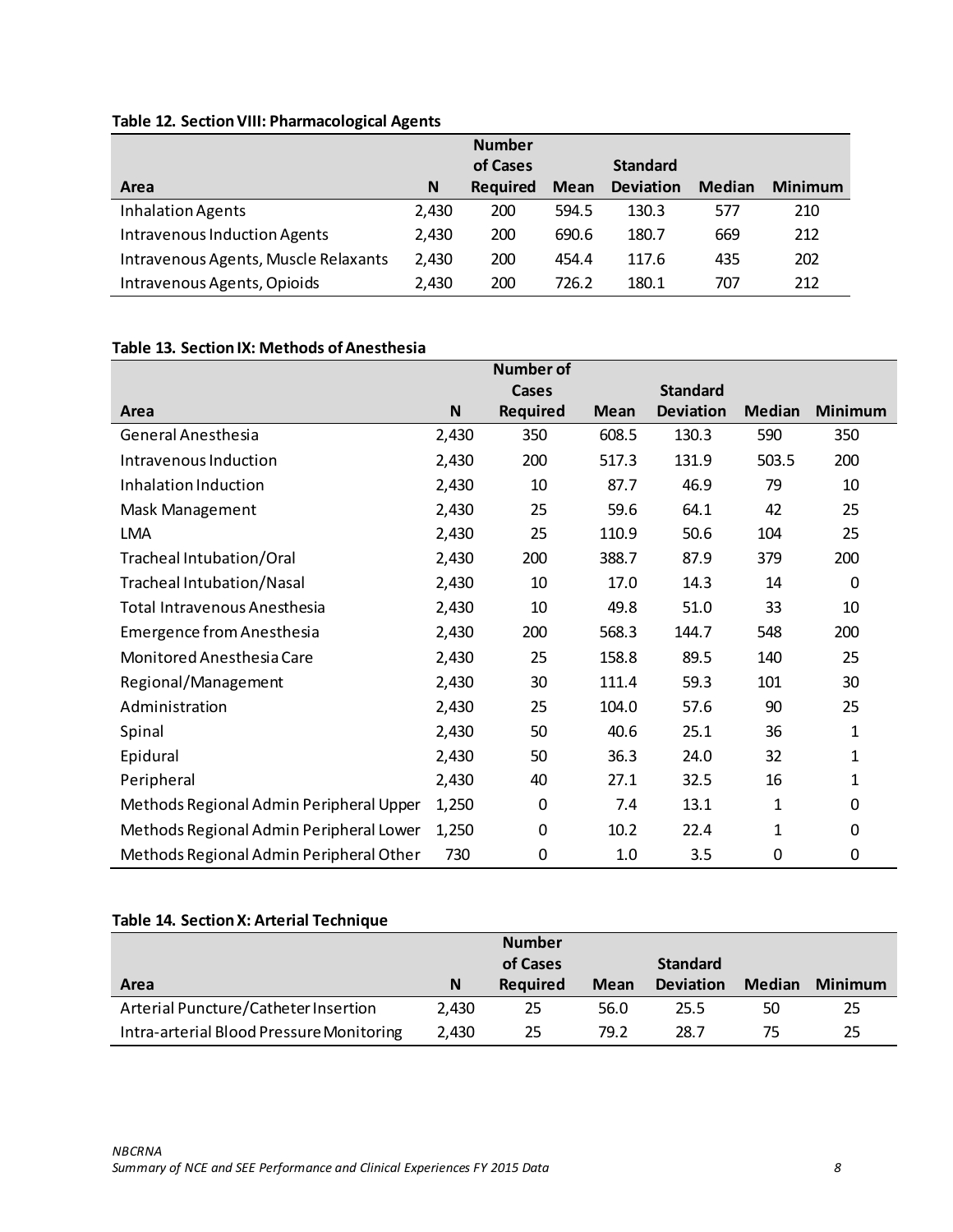## **Table 15. Section XI: Central Venous Pressure Catheter**

|                                                  |       | <b>Number</b>   |      |                  |      |      |
|--------------------------------------------------|-------|-----------------|------|------------------|------|------|
|                                                  |       | of Cases        |      | <b>Standard</b>  |      |      |
| Area                                             | N     | <b>Required</b> | Mean | <b>Deviation</b> | Med. | Min. |
| Placement                                        | 2,430 | 5               | 12.7 | 9.4              | 10   | 5    |
| Monitoring                                       | 2.430 | 15              | 26.4 | 11.4             | 23   | 15   |
| Central Venous Pressure Catheter Actual PICC     | 1,250 | 0               | 0.4  | 1.8              | 0    | 0    |
| Central Venous Pressure Catheter Actual Non PICC | 1.250 | 0               | 5.6  | 7.6              |      | 0    |

# **Table 16. Section XII: Pulmonary Artery Catheter**

| Area       | N     | <b>Number of Cases Required</b> | <b>Mean</b> | Standard<br><b>Deviation</b> | <b>Median</b> | <b>Minimum</b> |
|------------|-------|---------------------------------|-------------|------------------------------|---------------|----------------|
| Placement  | 2.430 |                                 |             |                              |               |                |
| Monitoring | 2.430 | 10                              | 13.6        | 9.0                          |               |                |

# **Table 17. SectionXIII: Other**

|                                     |       | <b>Number</b> |       |                  |               |                |
|-------------------------------------|-------|---------------|-------|------------------|---------------|----------------|
|                                     |       | of Cases      |       | <b>Standard</b>  |               |                |
| Area                                | N     | Required      | Mean  | <b>Deviation</b> | <b>Median</b> | <b>Minimum</b> |
| Intravenous Catheter Placement      | 2,430 | 100           | 219.4 | 121.8            | 181.5         | 100            |
| Mechanical Ventilation              | 2,430 | 200           | 485.9 | 112.7            | 477           | 200            |
| Alternative Airway Management Total | 2,430 | 10            | 53.4  | 27.1             | 49            | 10             |
| Alternative Airway Mgmt: Fiberoptic | 2,430 | 5             | 17.7  | 13.7             | 14            | 5              |
| Alternative Airway Mgmt: Other      | 2,430 | 5             | 35.7  | 23.0             | 33            | 5              |
| Other Ultrasound                    | 730   | 0             | 3.1   | 12.0             | 0             | 0              |
| Other Ultrasound Regional           | 730   | 0             | 8.0   | 20.7             | $\Omega$      | 0              |
| Other Ultrasound Vascular           | 730   | 0             | 4.2   | 9.6              | 0             | 0              |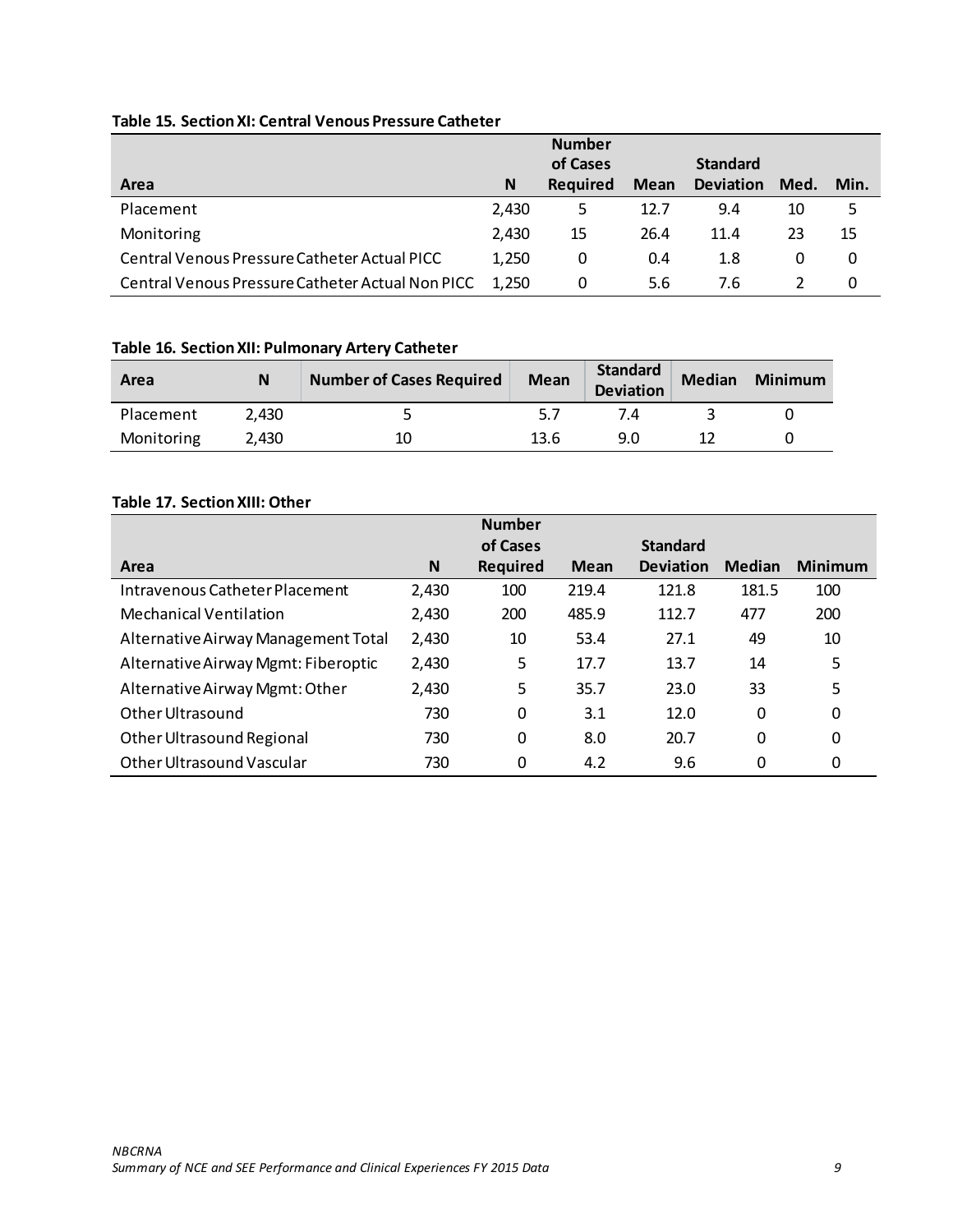## <span id="page-11-0"></span>**Exit Survey Results**

Candidates are important sources of information in NBCRNA's ongoing evaluation of the examination process. Candidates are asked to complete a post-examination survey regarding their testing experience. The post-examination survey consists of the following:

- Six statements related to pre-examination activitiessuch as registration and scheduling, locating the testing center, and interaction with test center staff;
- Nine statements related to aspects of the examination experience such as readability, fairness of test questions, and use of testing software;
- Six statements related to examinee perception of the alternative question formats; and
- Three statements related to exam preparation.

The majority of the survey questions employ a Likert-type rating scale by which respondents indicate their level of agreement with the statement given. For the purposes of this report, the Likert response categories, *Strongly Agree* and *Agree* are combined into a single *Agree* category, and *Strongly Disagree* and *Disagree* are combined into *Disagree*. The survey questions and format were developed by NBCRNA and representatives from Pearson VUE, Inc. Completion of the survey is not required as part of the examination process and is not part of the three-hour time limit. Respondents do not always answer all of the questions, as reflected by the unequal sample size across questions.

Responses were analyzed based on a sample of NCE test takers who were administered the exit survey during the period of September 1, 2014, through August 31, 2015. After each test administration, the test taker can contact the NBCRNA office to address any problems or concerns related to the NCE.

The first seven statements pertain to pre-examination scheduling and registration activities. Nearly all (96.6%) ofthe NCE candidates who answered the survey during the reporting period indicated that they scheduled their examination on the Internet. Responses to the other six survey questions are summarized in Table 18.

|                                                                                                         | <b>Agree</b> |         |       | <b>Disagree</b> |
|---------------------------------------------------------------------------------------------------------|--------------|---------|-------|-----------------|
| <b>Survey Question</b>                                                                                  | Count        | Percent | Count | Percent         |
| I was able to schedule an acceptable test date.                                                         | 4,315        | 90.7%   | 441   | 9.3%            |
| I was able to schedule an acceptable test center<br>location.                                           | 4,485        | 94.5%   | 262   | 5.5%            |
| The Exam Reservation process was easy to use.                                                           | 4,664        | 98.2%   | 84    | 1.8%            |
| The test center was easy to locate.                                                                     | 4,527        | 95.3%   | 221   | 4.7%            |
| The Test Center Staff was helpful and<br>knowledgeable.                                                 | 4,719        | 99.3%   | 31    | 0.7%            |
| The testing center Registration/Check-In Process<br>was handled in a professional and efficient manner. | 4,681        | 98.7%   | 62    | 1.3%            |

## **Table 18. Responses to Survey Questions: Scheduling and Registration**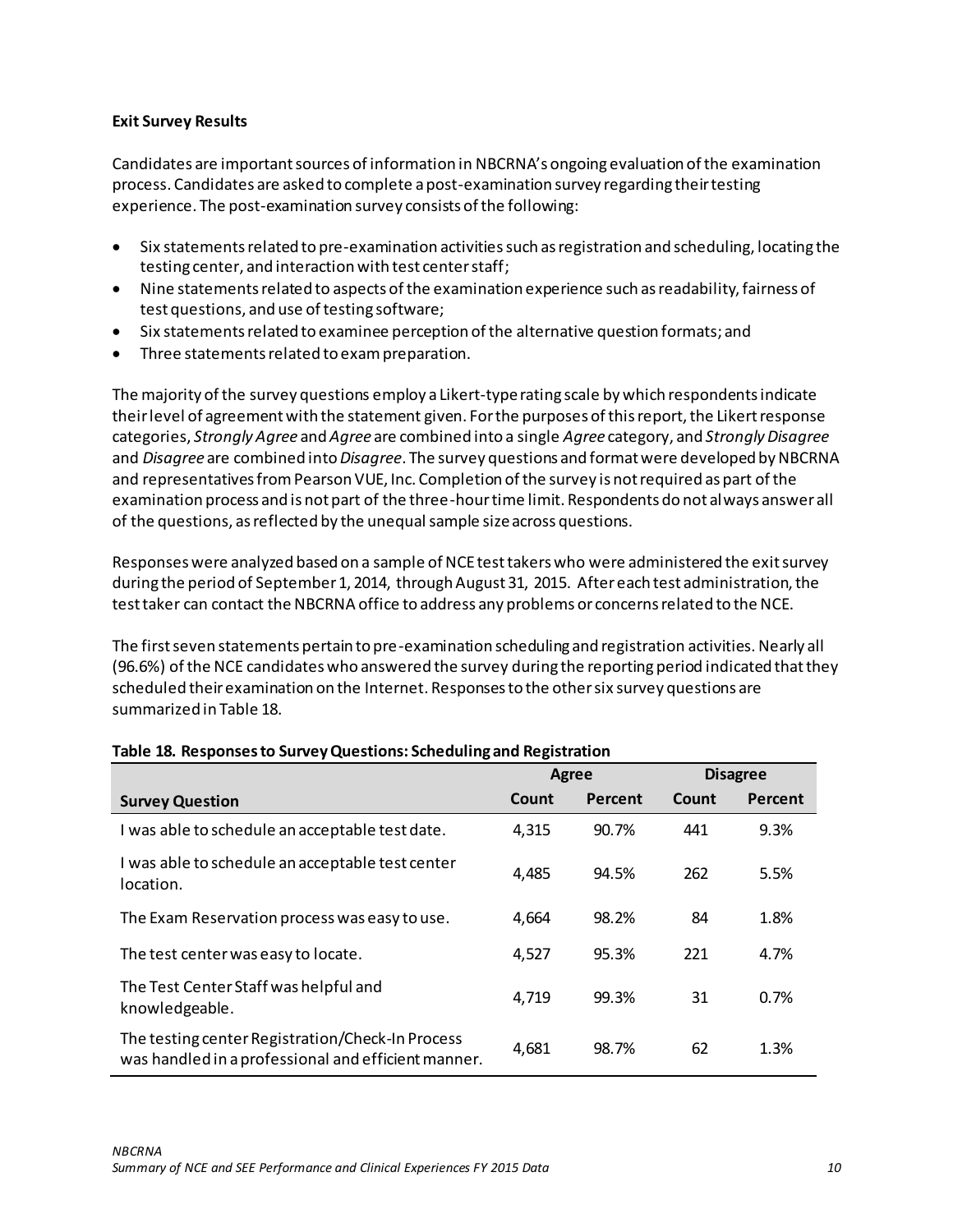The next nine statements relate to mid-administration topics such as the fairness of test questions and readability of the examination. Table 19 summarizes the responses to these survey questions. Overall (99.3% agreement), the FY 2015 NCE examinees were satisfied with their testing experience.

|                                                                                                     | <b>Agree</b> |         |       | <b>Disagree</b> |
|-----------------------------------------------------------------------------------------------------|--------------|---------|-------|-----------------|
| <b>Survey Question</b>                                                                              | Count        | Percent | Count | Percent         |
| I thought the examination questions were fair.                                                      | 1,273        | 86.5%   | 198   | 13.5%           |
| The graphs, figures, and diagrams in the<br>questions were easy to read.                            | 1,354        | 92.7%   | 106   | 7.3%            |
| The graphs, figures, and diagrams in the<br>questions fit onto the screen.                          | 1,180        | 81.3%   | 271   | 18.7%           |
| I was able to 'scroll' the test window in order to<br>view an entire graph or figure in a question. | 1,437        | 98.4%   | 23    | 1.6%            |
| The areas of the content outline were fairly<br>represented.                                        | 1,229        | 83.9%   | 236   | 16.1%           |
| My testing environment was clean, quiet, and<br>comfortable.                                        | 4,662        | 98.3%   | 80    | 1.7%            |
| I encountered no technical problems with the<br>test administration software.                       | 4,673        | 98.4%   | 76    | 1.6%            |
| The test administration software was<br>user-friendly.                                              | 4,713        | 99.5%   | 25    | 0.5%            |
| Overall, I was satisfied with my testing<br>experience.                                             | 1,480        | 99.3%   | 10    | 0.7%            |

### **Table 19. Responses to Survey Questions: Mid-Examination**

Since August 2009, NBCRNA has administered alternative question formats on the NCE in addition to traditional multiple-choice items. These question formats include multiple correct response (MCR, where the examinee is asked to select an indicated number of correct responses), short answer/calculation (SA, where the examinee types in short, numerical responses), drag and drop (used for matching or ordering questions), and hotspot (in which an examinee points and clicks on the correct region of an image). A random sample ( $N = 1,481$ ) of examinees was given the opportunity to record feedback on these question formats. Table 20 summarizes the responses to six survey questions related to the MCR, SA, drag and drop, and hotspot question formats.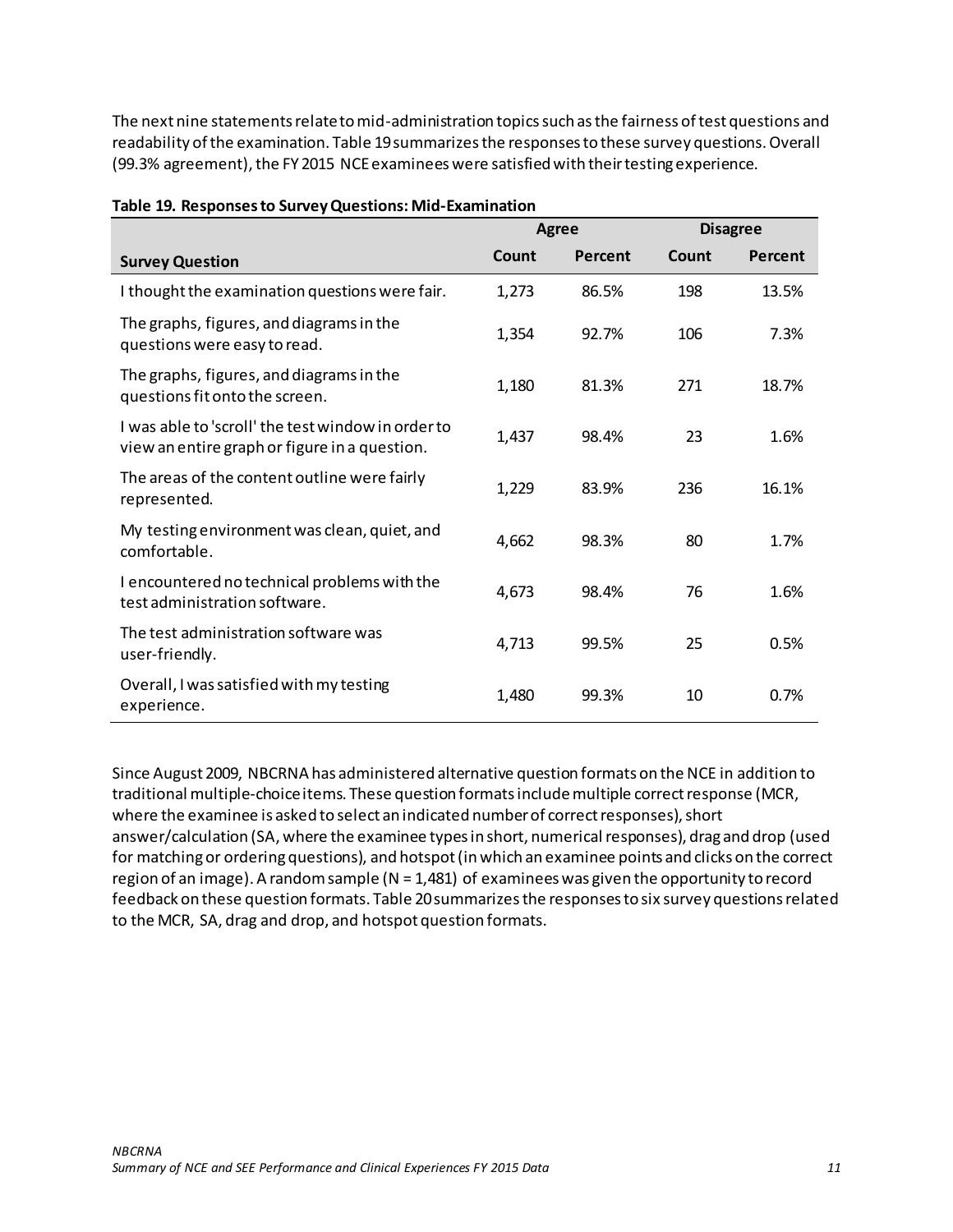|                                                                                           | <b>Agree</b> |         |       | <b>Disagree</b> |
|-------------------------------------------------------------------------------------------|--------------|---------|-------|-----------------|
| <b>Survey Question</b>                                                                    | Count        | Percent | Count | Percent         |
| The questions in the Multiple Correct<br>Response format were fair.                       | 1,281        | 87.5%   | 183   | 12.5%           |
| The questions in the Short Answer/Calculation<br>format were fair.                        | 1,327        | 90.6%   | 137   | 9.4%            |
| The questions in the Drag and Drop format<br>were fair.                                   | 1,404        | 95.9%   | 60    | 4.1%            |
| The questions in the Hotspot format were fair.                                            | 1,370        | 93.5%   | 96    | 6.5%            |
| I understood how to respond to the questions<br>in the alternative formats.               | 1,432        | 98.1%   | 28    | 1.9%            |
| I needed help figuring out how to respond to<br>the questions in the alternative formats. | 477          | 32.6%   | 984   | 67.4%           |

### **Table 20. Responses to Survey Questions: Alternative Question Formats**

Responses to the lastthree items on the exit survey, addressing methods that candidates used to prepare for the examination, are summarized in Table 21. Of the NCE examinees testing in FY 2015, 63.1% stated that the SEE helped them. The majority (92.7%) attended a review course while 7.3% did not. Finally, almost 80% reported that their nurse anesthesia educational program featured computerized testing.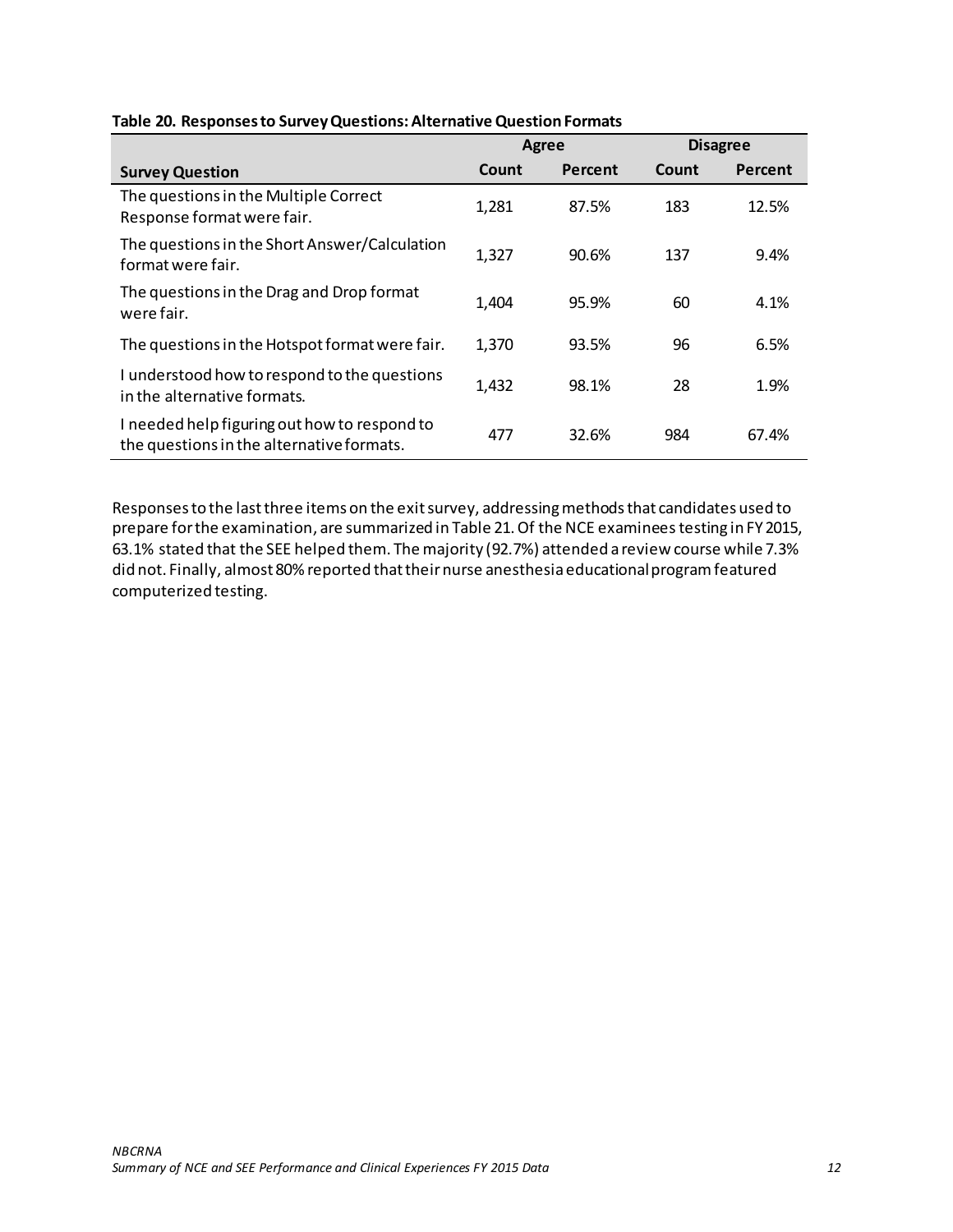| <b>Survey Question</b>                                                                 | Response                             | Count | Percent |
|----------------------------------------------------------------------------------------|--------------------------------------|-------|---------|
| Taking the SEE helped<br>prepare me to take the                                        | Agree                                | 838   | 63.1%   |
| certification examination.                                                             | Disagree                             | 491   | 36.9%   |
|                                                                                        | Valley Anesthesia                    | 832   | 56.5%   |
|                                                                                        | Core Concepts                        | 100   | 6.8%    |
|                                                                                        | <b>Howard Review</b>                 | 0     | 0.0%    |
| If you took a review course                                                            | <b>R&amp;R Board Review</b>          | 1     | 0.1%    |
| in preparation for this<br>examination, please indicate                                | Prodigy Anesthesia                   | 378   | 25.7%   |
|                                                                                        | <b>CRNA Secrets</b>                  | 3     | 0.2%    |
| below which review course                                                              | Review Course at AANA Annual Meeting | 1     | 0.1%    |
| you took.                                                                              | NARC4U                               | 8     | 0.5%    |
|                                                                                        | <b>Other commercial</b>              | 17    | 1.2%    |
|                                                                                        | Course Organized by My Program       | 25    | 1.7%    |
|                                                                                        | Did Not Take                         | 107   | 7.3%    |
| Please indicate below if your<br>nurse anesthesia                                      | Yes                                  | 1169  | 79.5%   |
| educational program<br>featured any academic tests<br>using computer based<br>testing. | No                                   | 838   | 20.5%   |

### **Table 21. Responses to Survey Questions: Preparation for the NCE**

## <span id="page-14-0"></span>**Demographic Characteristics of the SEE Candidate Population, FY 2015**

The following tables summarize performance on the SEE according to demographic variables, including gender, age, clinical background, and degree. Within each demographic, the scores are presented by year in the program. Also, the column in the extreme-right of each table displays the five-year trendaverage (FY2010 – FY 2015, or September 1, 2009 – August 31, 2015, N = 16,700) for each demographic sub group. In addition, summaries of SEE total scores and domain-level information can be found in Table A3 of the Appendix.

Table 22 summarizes SEE scores by gender: 38.7% of SEE examinees were male, and 61.3% were female. The mean total score for Year 2 examinees (398.5) was higher than the mean total score for Year 1 examinees (388.2). The mean SEE score for the Year-3-and-abovestudents was 399.7.

The five-year trend information (last column) shows a similar pattern. Average scores for Year-2 and Year-3-and-above students are virtually equal, and consistently higher than Year 1 students. Also, males consistently attained slightly higher scores on the SEE than females.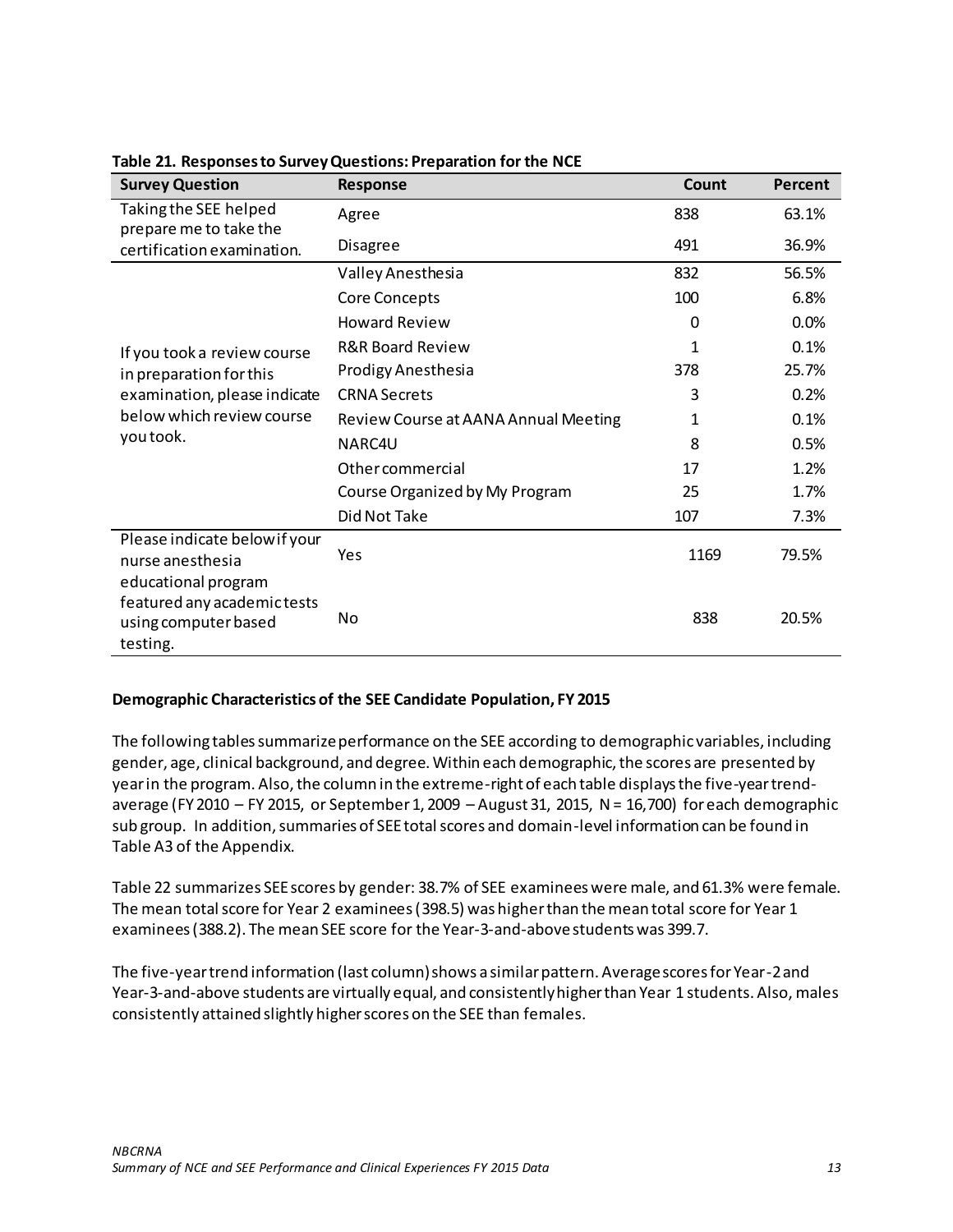|                     |              |       |             | <b>Standard</b>  | 5-Year Trend<br><b>Mean</b> |
|---------------------|--------------|-------|-------------|------------------|-----------------------------|
| <b>Program Year</b> | Gender       | Count | <b>Mean</b> | <b>Deviation</b> |                             |
| Year 1              | Female       | 343   | 382.1       | 43.1             | 381.6                       |
|                     | Male         | 207   | 398.4       | 43.7             | 395.7                       |
|                     | <b>Total</b> | 550   | 388.2       | 44.0             | 387.1                       |
| Year 2              | Female       | 1,268 | 396.0       | 42.7             | 396.8                       |
|                     | Male         | 820   | 402.4       | 42.8             | 407.1                       |
|                     | Total        | 2088  | 398.5       | 42.9             | 400.7                       |
| Year 3 and above    | Female       | 397   | 397.9       | 45.7             | 397.7                       |
|                     | Male         | 242   | 402.5       | 46.9             | 408.0                       |
|                     | <b>Total</b> | 639   | 399.7       | 46.1             | 401.2                       |
| Total               | Female       | 2,008 | 394.0       | 43.7             | 394.1                       |
|                     | Male         | 1,269 | 401.8       | 43.7             | 405.0                       |
|                     | Total        | 3,277 | 397.0       | 43.9             | 398.2                       |

Table 23 summarizes SEE scores by age group. The average age of Year 1 SEE examinees was 31.0 years. The average age of Year 2 SEE examinees was 31.7 years. The average age of Year 3 SEE examinees was 32.4 years. The mean age of all SEE examinees during the period was 31.7 years, on average just over one year younger than the sample of first-time NCE examinees. The largest age group was composed of examinees under the age of 30 (42.5%). Examinees between the ages of 30 and 35 comprised a slightly smaller subgroup (38.0%). In general, examinees under 30 years of age scored slightly higher on the SEE than examineesin other age groups. This is true of both the FY 2015 sample, and the 5-year trending sample.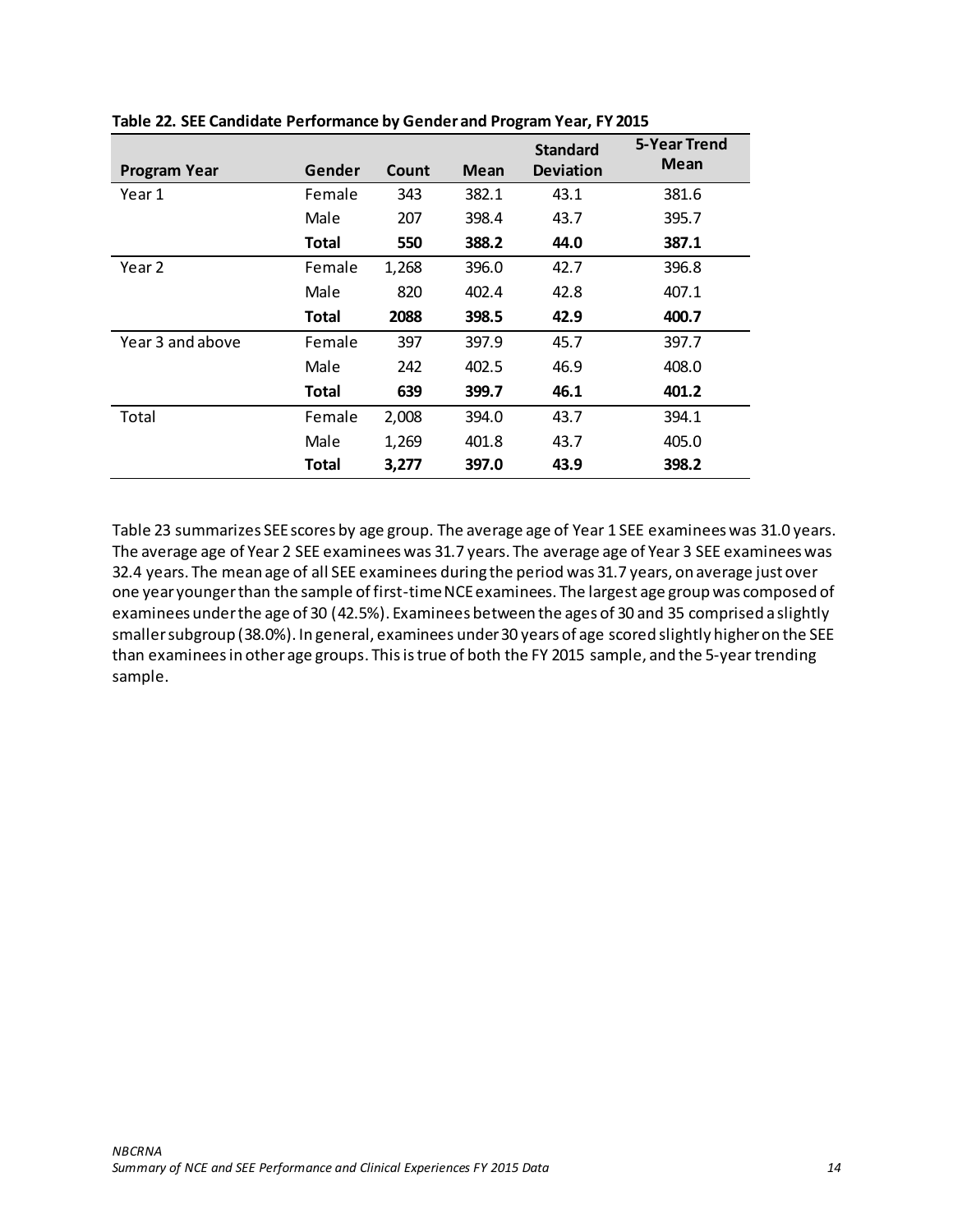|                     |              |       |             | <b>Standard</b>  | 5-Year Trend |
|---------------------|--------------|-------|-------------|------------------|--------------|
| <b>Program Year</b> | Age          | Count | <b>Mean</b> | <b>Deviation</b> | <b>Mean</b>  |
| Year 1              | Under 30     | 273   | 390.5       | 44.6             | 389.5        |
|                     | $30 - 35$    | 186   | 386.8       | 41.5             | 386.3        |
|                     | 36-39        | 46    | 395.2       | 46.8             | 385.1        |
|                     | 40 and over  | 45    | 373.3       | 45.4             | 379.2        |
|                     | <b>Total</b> | 550   | 388.2       | 44.0             | 387.1        |
| Year 2              | Under 30     | 898   | 402.9       | 43.8             | 403.9        |
|                     | $30 - 35$    | 784   | 396.8       | 42.4             | 400.4        |
|                     | $36 - 39$    | 200   | 391.6       | 42.5             | 396.7        |
|                     | 40 and over  | 206   | 392.6       | 38.7             | 393.6        |
|                     | <b>Total</b> | 2,088 | 398.5       | 42.9             | 400.7        |
| Year 3 and above    | Under 30     | 221   | 404.2       | 46.7             | 404.3        |
|                     | $30 - 35$    | 274   | 399.3       | 45.7             | 401.7        |
|                     | 36-39        | 63    | 395.0       | 41.3             | 400.0        |
|                     | 40 and over  | 81    | 392.2       | 48.9             | 393.5        |
|                     | <b>Total</b> | 639   | 399.7       | 46.1             | 401.2        |
| Total               | Under 30     | 1,392 | 400.7       | 44.7             | 404.3        |
|                     | $30 - 35$    | 1,244 | 395.9       | 43.2             | 401.7        |
|                     | $36 - 39$    | 309   | 392.8       | 42.8             | 400.0        |
|                     | 40 and over  | 332   | 389.9       | 42.7             | 393.5        |
|                     | <b>Total</b> | 3,277 | 397.0       | 43.9             | 398.2        |

# **Table 23. SEE Candidate Performance by Age and Program Year, FY 2015**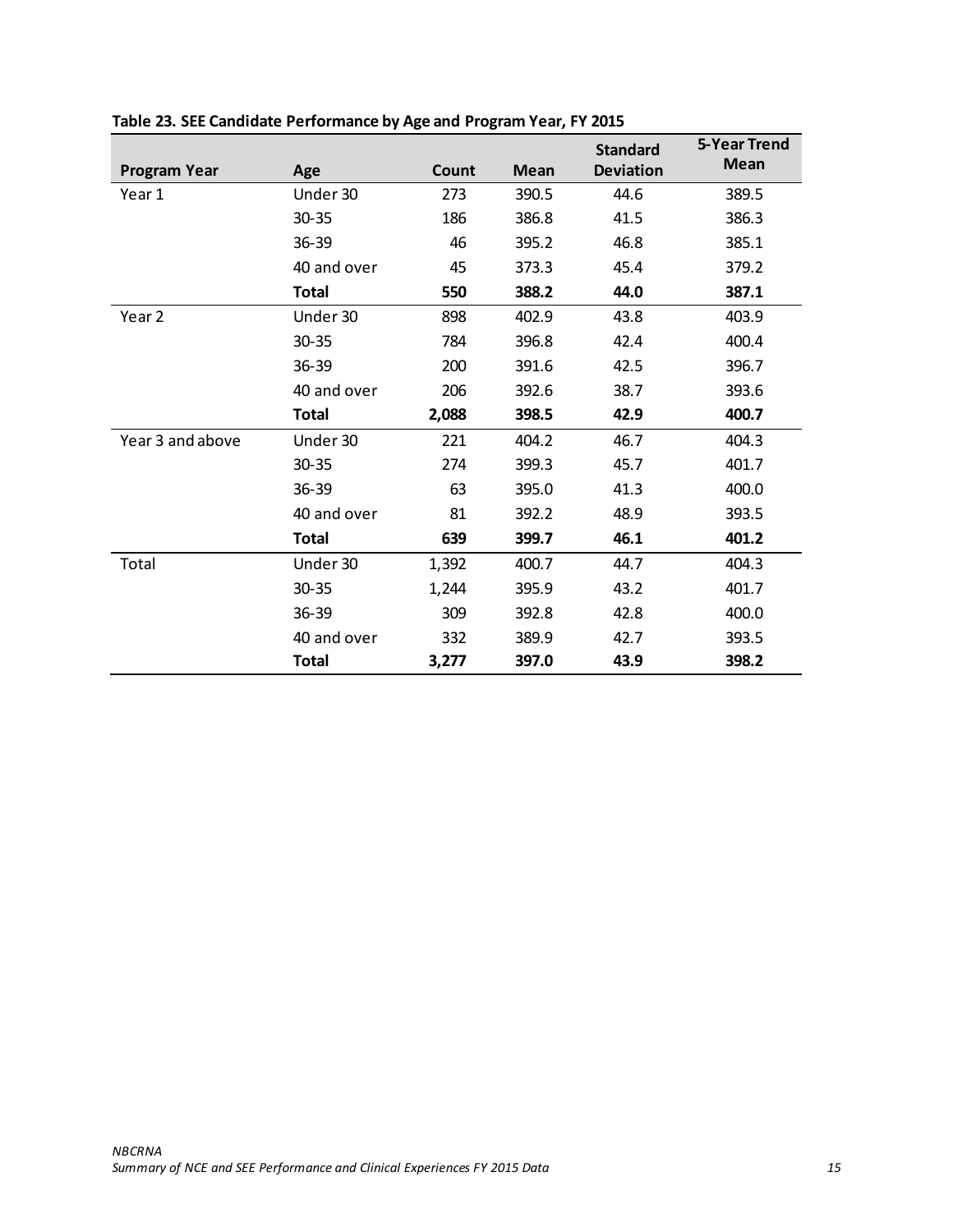Table 24 displays summaries of SEE scores by clinical background. Overall, the most commonly identified clinical setting was ICU/CCU (34.0%).

When comparing pass rates across clinical background subgroups, readers are advised to refer to the 5year trend columns of Table 24. The averages in these columns are more reliable because they are based on much larger sample sizes.

| Program           | <b>Clinical</b>   |                |             | <b>Std</b> | $5-Yr$ | Program  | <b>Clinical</b>   |       |             | <b>Std</b> | $5-Yr$ |
|-------------------|-------------------|----------------|-------------|------------|--------|----------|-------------------|-------|-------------|------------|--------|
| Year              | <b>Background</b> | Count          | <b>Mean</b> | <b>Dev</b> | Mean   | Year     | <b>Background</b> | Count | <b>Mean</b> | <b>Dev</b> | Mean   |
| Year 1            | <b>CCU</b>        | 62             | 396.9       | 36.5       | 390.5  | Year 3 & | <b>CCU</b>        | 76    | 393.7       | 52.1       | 405.3  |
|                   | ER                | 26             | 408.5       | 50.3       | 395.3  | above    | ER                | 30    | 405.2       | 39.8       | 410.3  |
|                   | ICU/CCU           | 216            | 385.1       | 44.8       | 384.8  |          | ICU/CCU           | 158   | 405.6       | 46.9       | 402.7  |
|                   | <b>MICU</b>       | 68             | 386.7       | 46.9       | 390.2  |          | <b>MICU</b>       | 52    | 397.5       | 49.2       | 400.8  |
|                   | <b>NEURO ICU</b>  | 26             | 389.8       | 39.5       | 390.7  |          | <b>NEURO ICU</b>  | 10    | 386.0       | 53.8       | 396.6  |
|                   | <b>NICU</b>       | $\overline{3}$ | 371.7       | 41.7       | 360.8  |          | <b>NICU</b>       | 19    | 407.7       | 33.1       | 399.1  |
|                   | OR                | $\overline{4}$ | 416.8       | 47.9       | 385.8  |          | OR                | 9     | 381.9       | 58.8       | 394.6  |
|                   | PACU              | $\overline{7}$ | 366.0       | 36.2       | 382.2  |          | PACU              | 11    | 405.8       | 43.1       | 402.0  |
|                   | PICU              | 21             | 391.0       | 48.7       | 391.0  |          | PICU              | 23    | 394.0       | 44.7       | 395.2  |
|                   | SICU              | 67             | 388.4       | 41.9       | 388.5  |          | SICU              | 123   | 399.9       | 44.7       | 399.8  |
|                   | Trauma ICU        | 27             | 375.2       | 46.4       | 383.6  |          | Trauma ICU        | 73    | 397.8       | 39.2       | 403.9  |
|                   | Other             | 23             | 389.8       | 38.2       | 391.0  |          | Other             | 55    | 395.8       | 49.5       | 395.8  |
|                   | <b>Total</b>      | 550            | 388.2       | 44.0       | 387.1  |          | <b>Total</b>      | 639   | 399.7       | 46.1       | 401.2  |
| Year <sub>2</sub> | CCU               | 195            | 400.5       | 40.4       | 403.0  | Total    | CCU               | 333   | 398.3       | 42.7       | 400.8  |
|                   | ER                | 78             | 398.9       | 49.9       | 398.3  |          | ER                | 134   | 402.2       | 47.7       | 399.6  |
|                   | ICU/CCU           | 740            | 397.0       | 43.8       | 400.0  |          | ICU/CCU           | 1,114 | 395.9       | 44.8       | 397.3  |
|                   | <b>MICU</b>       | 220            | 404.8       | 40.3       | 402.8  |          | <b>MICU</b>       | 340   | 400.1       | 43.6       | 400.5  |
|                   | <b>NEURO ICU</b>  | 116            | 399.9       | 45.0       | 400.4  |          | <b>NEURO ICU</b>  | 152   | 397.3       | 44.7       | 398.1  |
|                   | <b>NICU</b>       | 35             | 386.9       | 52.1       | 392.2  |          | <b>NICU</b>       | 57    | 393.1       | 46.7       | 388.1  |
|                   | <b>OR</b>         | 11             | 399.2       | 41.2       | 395.7  |          | OR                | 24    | 395.6       | 49.0       | 394.0  |
|                   | <b>PACU</b>       | 21             | 404.8       | 39.2       | 403.4  |          | <b>PACU</b>       | 39    | 398.1       | 41.7       | 398.3  |
|                   | PICU              | 56             | 396.6       | 40.4       | 399.9  |          | PICU              | 100   | 394.8       | 42.8       | 397.4  |
|                   | SICU              | 269            | 402.3       | 41.8       | 402.0  |          | SICU              | 459   | 399.6       | 42.8       | 399.2  |
|                   | Trauma ICU        | 145            | 392.4       | 41.0       | 398.8  |          | Trauma ICU        | 245   | 392.1       | 41.4       | 397.1  |
|                   | Other             | 202            | 395.5       | 41.6       | 399.0  |          | Other             | 280   | 395.1       | 42.9       | 397.0  |
|                   | <b>Total</b>      | 2,088          | 398.5       | 42.9       | 400.7  |          | <b>Total</b>      | 3,277 | 397.0       | 43.9       | 398.2  |

**Table 24. SEE Candidate Performance by Clinical Background and Program Year, FY 2015**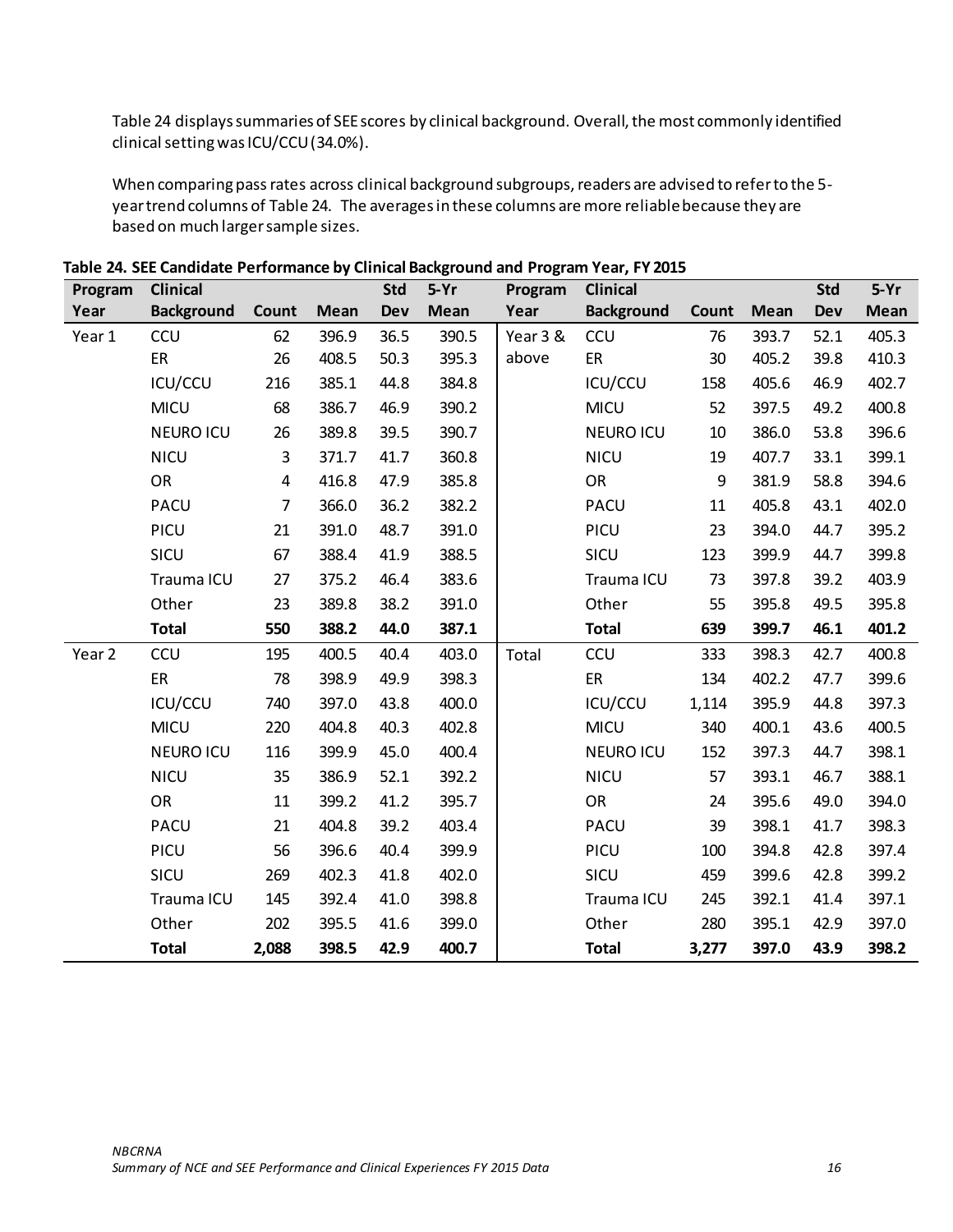Table 25 displays summaries of SEE scores by degree to be attained. Please note that the totals within year-in-program in Table 25 will not match previous tables, due to the removal of students who were either dismissed or chose to withdraw from their educational program. Although MSN isthe most popular degree, fewer SEE candidates were enrolled in MSN programs in FY 2015 (43.5%) than in FY 2014 (56.2%). The number of SEE examinees in doctoral programs (N = 363, 11.1%) represents an increase over the previous year (N = 210, 6.6%). Score comparisons made among groups represented in these tables should be made with caution because some of the subgroups reflect small sample sizes.

|                     |                                 |              |             | <b>Standard</b>  | <b>5-Year Trend</b> |
|---------------------|---------------------------------|--------------|-------------|------------------|---------------------|
| <b>Program Year</b> | <b>Degree Upon Completion</b>   | Count        | <b>Mean</b> | <b>Deviation</b> | <b>Mean</b>         |
| Year 1              | <b>MS Nurse Anesthesia</b>      | 321          | 388.7       | 43.5             | 391.5               |
|                     | <b>MS Nursing Major</b>         | 217          | 387.7       | 44.8             | 388.6               |
|                     | <b>Other Masters</b>            | 11           | 389.6       | 46.1             | 371.8               |
|                     | <b>Post Masters Certificate</b> | $\mathbf{1}$ | 337.0       |                  | 372.7               |
|                     | Doctoral                        | $\mathbf 0$  |             | ---              | 372.7               |
|                     | <b>Total</b>                    | 550          | 388.2       | 44.0             | 387.1               |
| Year <sub>2</sub>   | <b>MS Nurse Anesthesia</b>      | 788          | 402.5       | 39.9             | 402.1               |
|                     | <b>MS Nursing Major</b>         | 905          | 400.7       | 42.4             | 402.5               |
|                     | <b>Other Masters</b>            | 169          | 401.2       | 41.7             | 397.3               |
|                     | <b>Post Masters Certificate</b> | 11           | 386.5       | 44.3             | 394.0               |
|                     | Doctoral                        | 215          | 373.5       | 47.5             | 373.2               |
|                     | <b>Total</b>                    | 2,088        | 398.5       | 42.9             | 400.7               |
| Year 3 and above    | <b>MS Nurse Anesthesia</b>      | 149          | 394.9       | 48.6             | 401.3               |
|                     | <b>MS Nursing Major</b>         | 304          | 407.4       | 40.7             | 405.1               |
|                     | <b>Other Masters</b>            | 23           | 408.3       | 32.1             | 403.4               |
|                     | <b>Post Masters Certificate</b> | 10           | 379.4       | 58.6             | 381.2               |
|                     | Doctoral                        | 153          | 389.1       | 51.9             | 391.4               |
|                     | <b>Total</b>                    | 639          | 399.7       | 46.1             | 401.2               |
| Total               | <b>MS Nurse Anesthesia</b>      | 1,258        | 398.0       | 42.3             | 400.2               |
|                     | <b>MS Nursing Major</b>         | 1,426        | 400.2       | 42.8             | 400.1               |
|                     | <b>Other Masters</b>            | 203          | 401.4       | 41.0             | 392.2               |
|                     | <b>Post Masters Certificate</b> | 22           | 381.0       | 50.2             | 387.4               |
|                     | Doctoral                        | 368          | 380.0       | 49.9             | 382.1               |
|                     | <b>Total</b>                    | 3,277        | 397.0       | 43.9             | 398.2               |

When comparing pass rates across clinical background subgroups, readers are advised to refer to the 5 year trend columns of Table 25. The averages in these columns are more reliable because they are based on much larger sample sizes.